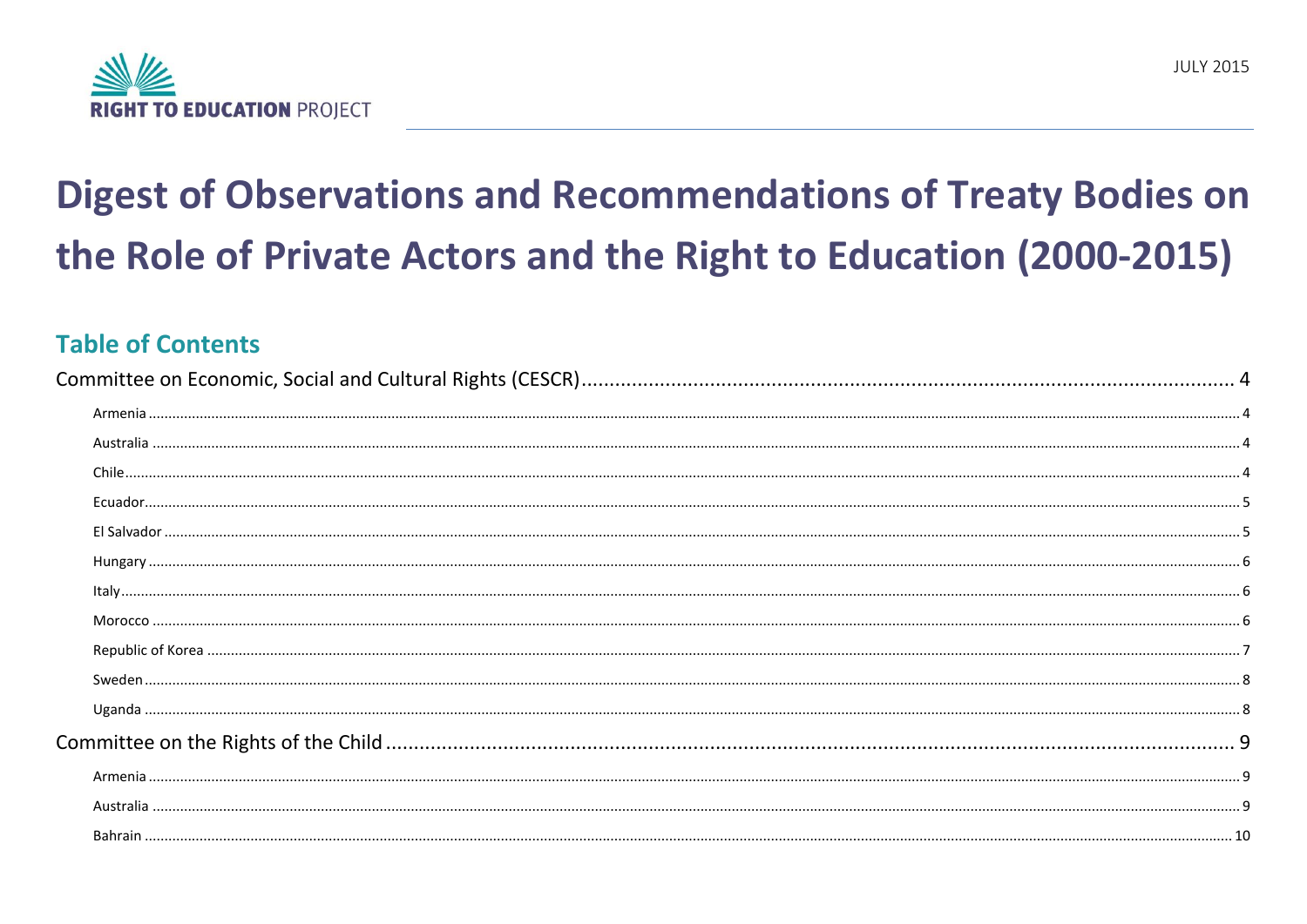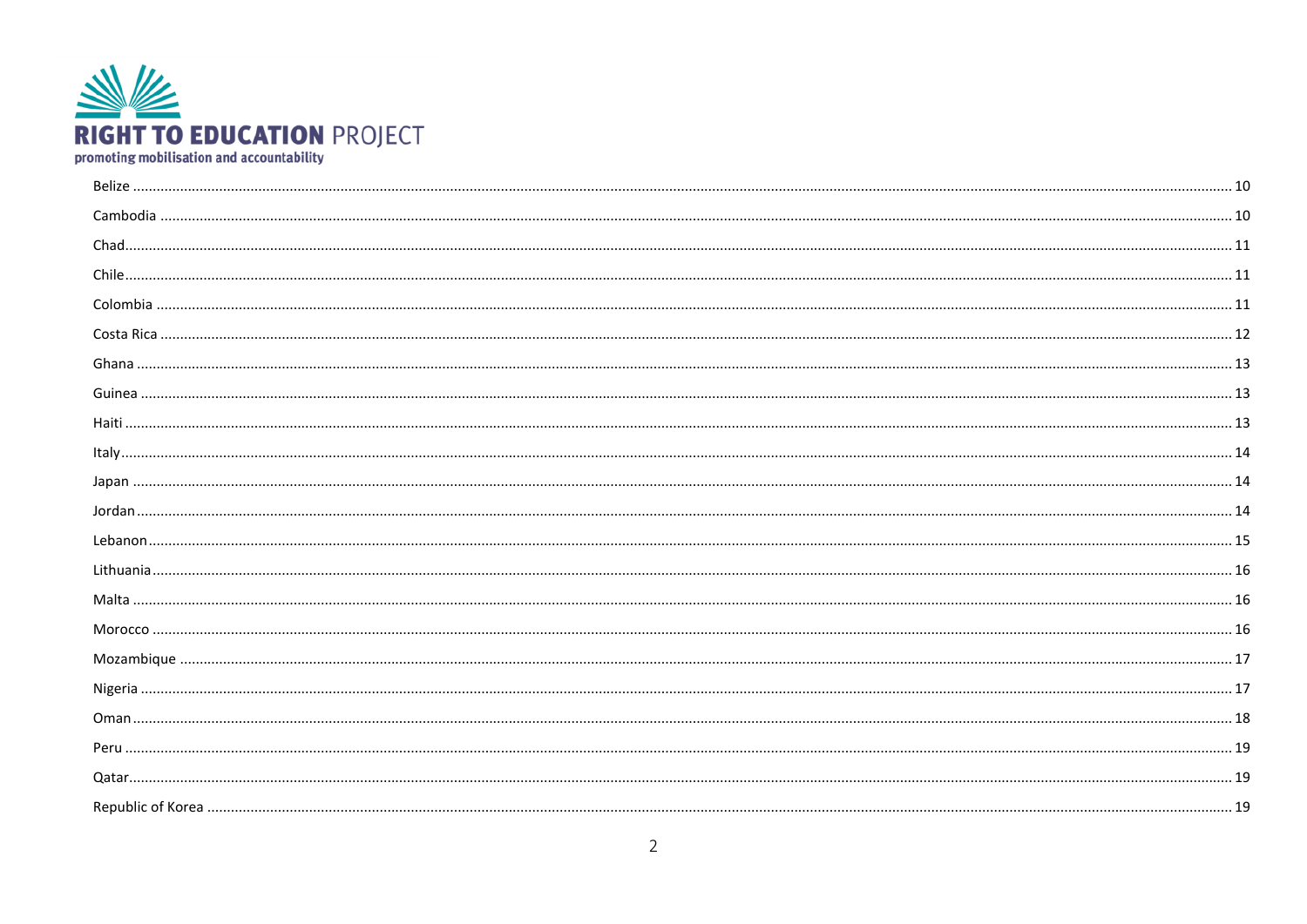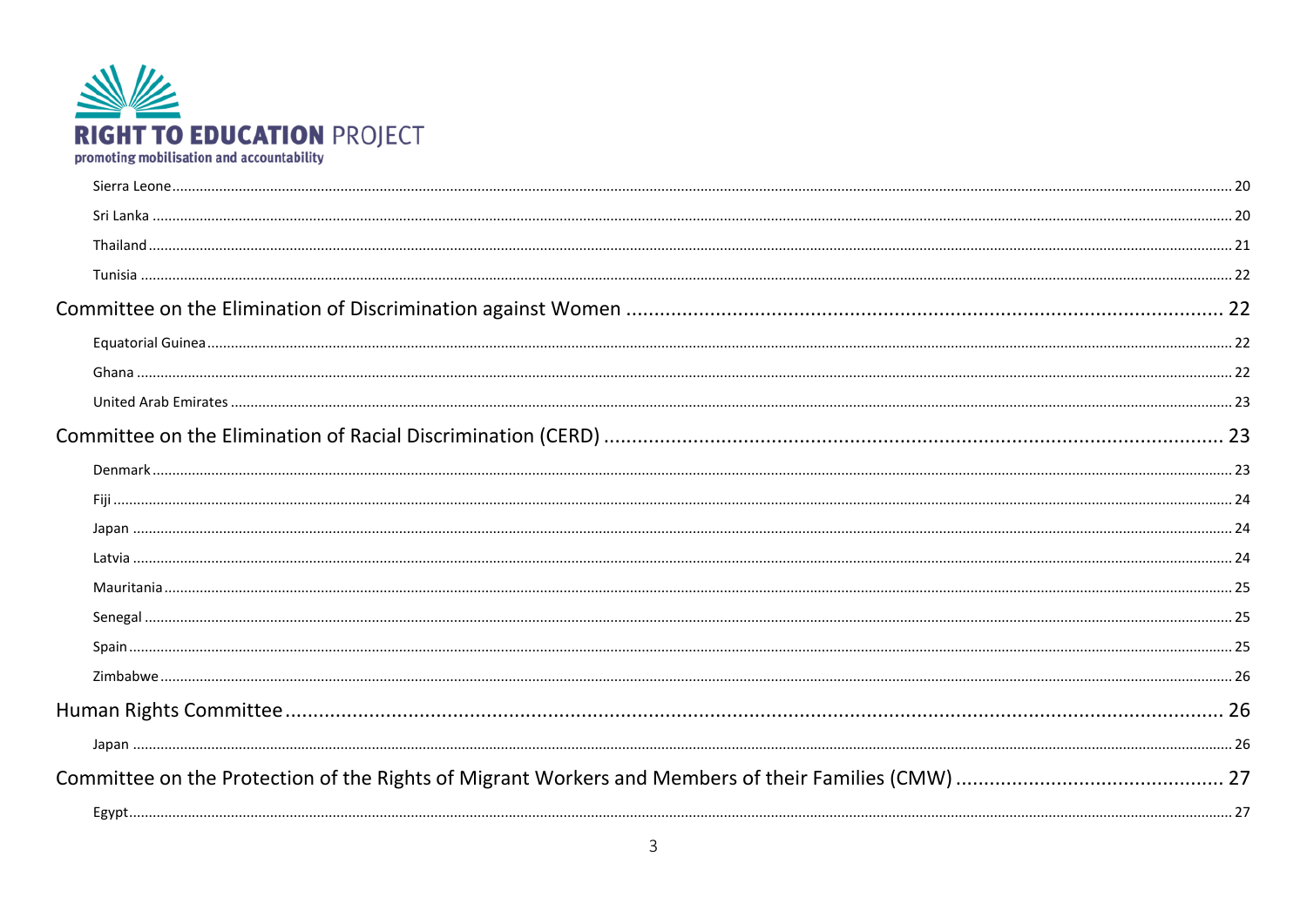

## <span id="page-3-1"></span><span id="page-3-0"></span>**Committee on Economic, Social and Cultural Rights (CESCR)**

#### **Armenia**

| Date     | Doc No.    | Excerpt                                                                                                               | Keywords       |
|----------|------------|-----------------------------------------------------------------------------------------------------------------------|----------------|
| $16$ Jul | E/C.12/AR  | The Committee is concerned about the poor condition of the infrastructure of many schools, despite the allocation     | Use of public  |
| 2014     | $M/CO/2-3$ | of a dedicated budget for improving educational facilities. The Committee is also concerned about the fact that high- | resources;     |
|          |            | school students frequently need to seek private tutors in order to acquire the knowledge required to gain entry to    | equal access & |
|          |            | higher education institutions, which also leads to disparities in enrolment rates on the basis of socioeconomic       | opportunities; |
|          |            | background and in turn limits social mobility (art. 13).                                                              | higher         |
|          |            | The Committee recommends that the State party: (a) Use the resources allocated for the improvement of                 | education;     |
|          |            | educational facilities more effectively, in response to the needs of students and teachers; (b) Reinforce efforts to  | quality;       |
|          |            | ensure that poverty does not negatively affect a child's education or work prospects                                  | infrastructure |

#### <span id="page-3-2"></span>**Australia**

| Date | Doc No.    | Excerpt                                                                                                           | Keywords     |
|------|------------|-------------------------------------------------------------------------------------------------------------------|--------------|
|      | E/C.12/1/A | 23. The Committee notes with concern that  while the State party has given information relating to the funding of | Public       |
| Sept | dd.50      | private and public schools, it has not provided sufficient information on the difference in quality of schooling  | financing;   |
| 2000 |            | available to students in public and private schools.                                                              | regulation & |
|      |            |                                                                                                                   | oversight;   |
|      |            |                                                                                                                   | quality      |

#### <span id="page-3-3"></span>**Chile**

| Date | Doc No. | Excerpt                                                                                                         | Keywords        |
|------|---------|-----------------------------------------------------------------------------------------------------------------|-----------------|
|      |         | 19 Jun   $E/C.12/CHL$   (UNOFFICIAL TRANSLATION FROM SPANISH)                                                   | Public          |
| 2015 | /CO/4   | 30. The Committee  is concerned that the shortage of resources and the sometimes poor quality of public         | financing; for- |
|      |         | education continues causing high segregation and discrimination by socio-economic reasons, thus limiting social | profit; equal   |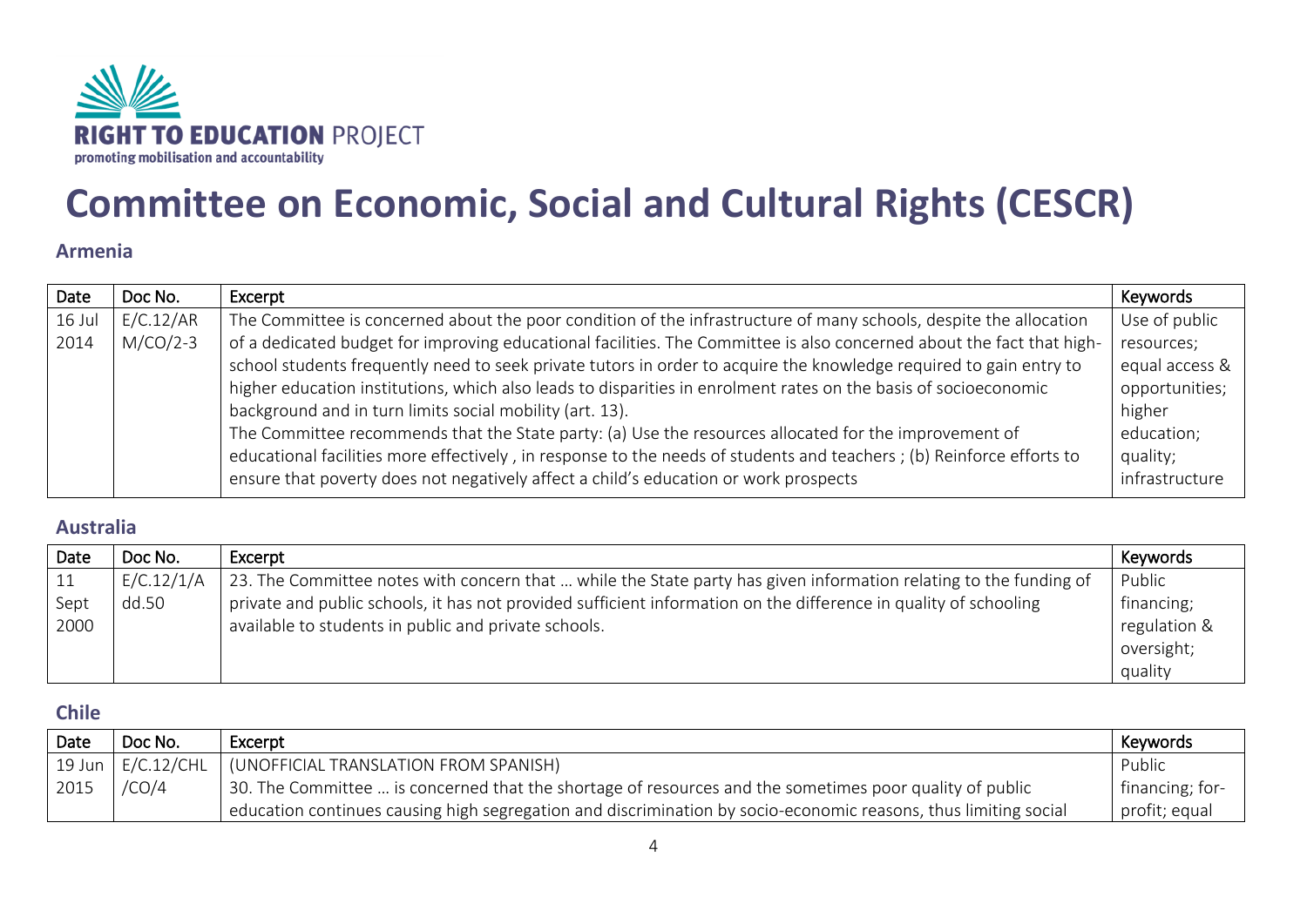

|       |            | mobility in the State party (Art. 13).                                                                              | access &         |
|-------|------------|---------------------------------------------------------------------------------------------------------------------|------------------|
|       |            | The Committee recommends that the State party: a) Take steps to ensure that the reform of the educational system    | opportunities;   |
|       |            | remove all mechanisms that cause discrimination and segregation of students due to their economic and social        | segregation;     |
|       |            | condition, among others, ensure the effective implementation of the Law on Equal governing the admission of the     | socio-           |
|       |            | students, eliminating shared funding and prohibits profit educational institutions receiving contributions from the | economic         |
|       |            | State; b) Take the necessary measures to eliminate the sharp disparities that currently exist in the quality of     | status; quality; |
|       |            | education between private schools, subsidized and public, also ensuring that all schools have adequate              | infrastructure   |
|       |            | infrastructure and trained teachers                                                                                 |                  |
| 1 Dec | E/C.12/1/A | 29. While noting the progress made in increasing education coverage, the Committee is concerned at the disparity    | Equal access &   |
| 2004  | dd.105     | in the quality of education offered in municipal and private schools                                                | opportunities;   |
|       |            | 59. The Committee recommends that the State party continue to strengthen efforts to improve the quality of          | quality          |
|       |            | education in municipal schools                                                                                      |                  |

### <span id="page-4-0"></span>**Ecuador**

| Date       | Doc No.    | Excerpt                                                                                                          | Keywords      |
|------------|------------|------------------------------------------------------------------------------------------------------------------|---------------|
| $\vert$ 13 | E/C.12/ECU | The Committee  recommends that the State party ensure the broad-ranging involvement of the public and private    | Participation |
| $ $ Dec    | /CO/3      | education sectors, including parents and guardians, teachers 'unions and social movements, in the implementation |               |
| 2012       |            | of State policies.                                                                                               |               |

## <span id="page-4-1"></span>**El Salvador**

| Date   | Doc No.     | Excerpt                                                                                                            | Keywords   |
|--------|-------------|--------------------------------------------------------------------------------------------------------------------|------------|
| 27 Jun | E/C.12/SLV/ | 26. The Committee notes with concern that the families of primary school children are obliged to pay fees even in  | Service    |
| 2007   | CO/2        | the public system, and that the fact that secondary and higher education is mainly provided by private centres may | provision; |
|        |             | increase the school dropout rate                                                                                   | secondary  |
|        |             | 45. The Committee requests the State party to take effective measures to guarantee the right to education to all   | education; |
|        |             | sectors of the population without discrimination, and to provide detailed information in this respect in its next  | higher     |
|        |             | periodic report, including disaggregated statistics on the school dropout rate.                                    | education  |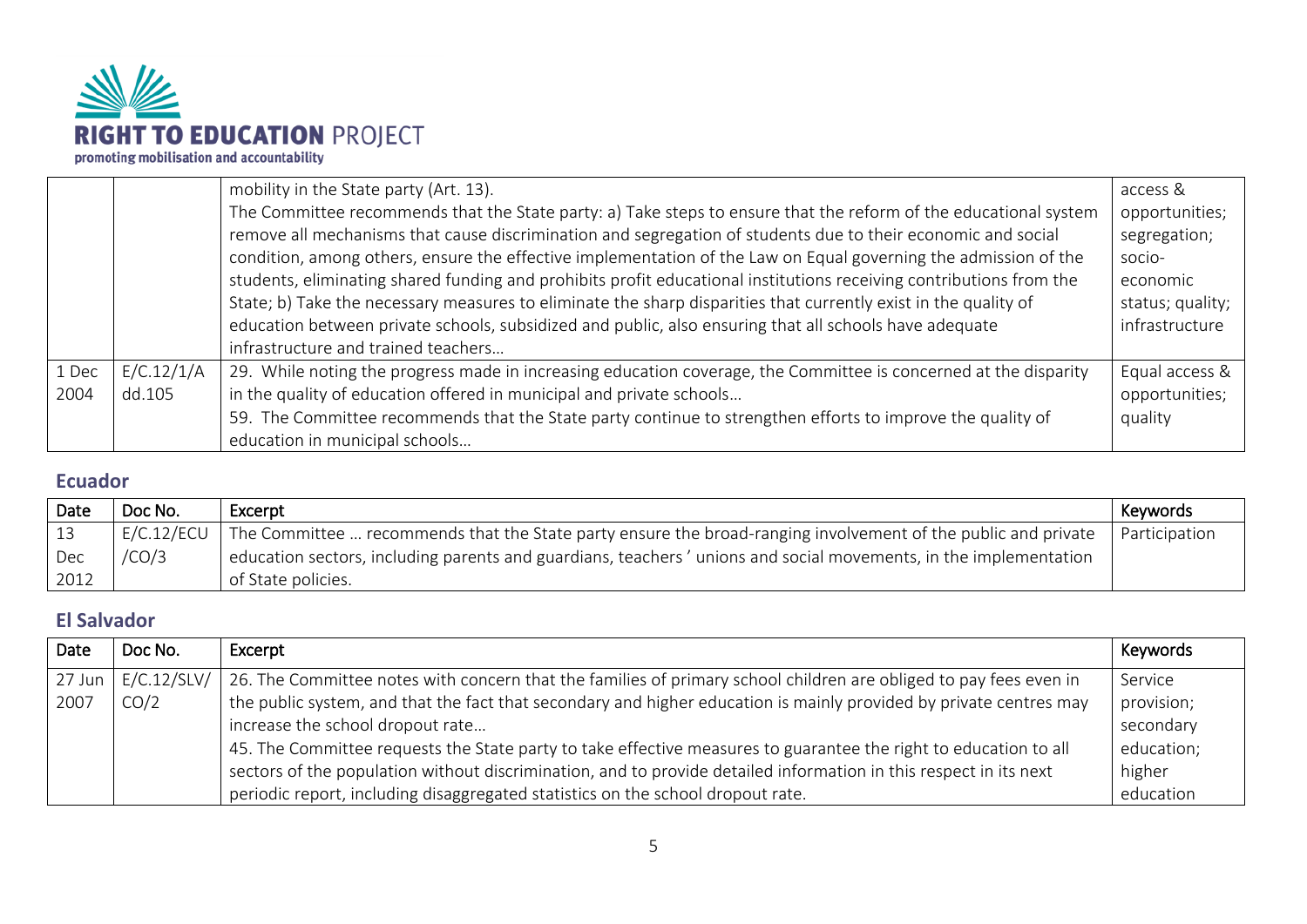

## <span id="page-5-0"></span>**Hungary**

| Date   | Doc No.   | Excerpt                                                                                                                | Keywords        |
|--------|-----------|------------------------------------------------------------------------------------------------------------------------|-----------------|
| 16 Jan | E/C.12/HU | 27. The Committee is deeply concerned about the high number of Roma children segregated in separate schools,           | Discrimination; |
| 2008   | N/CO/3    | such as special remedial schools for children with mental disabilities, or in separate substandard "catch-up" classes  | equal access &  |
|        |           | within schools, and that mainstream schools frequently put pressure on Roma parents to apply for private student       | opportunities   |
|        |           | status for their children. It is also concerned about the high dropout rate among Roma students at the secondary       | segregation;    |
|        |           | level and about their low enrolment in higher education                                                                | minorities      |
|        |           | 50. The Committee urges the State party to take effective measures to end inter- and intra-school segregation of       |                 |
|        |           | Roma children and to ensure that segregated pupils are mainstreamed into the regular school system without delay;      |                 |
|        |           | to enforce the prohibition of segregation under the Equal Treatment Act and of limitations under the Education Act     |                 |
|        |           | on free school choice and on the proportion of severely disadvantaged children per school; to provide effective        |                 |
|        |           | incentives for integrated education; and to ensure that every application for private student status is reviewed by an |                 |
|        |           | independent child protection expert. It recommends that the State party allocate sufficient funds to the free          |                 |
|        |           | provision of textbooks, mentorship programmes and scholarships for disadvantaged students, in particular for the       |                 |
|        |           | Roma, with a view to reducing dropout rates at the secondary level and increasing Roma enrolment in higher             |                 |
|        |           | education. It also requests the State party to provide disaggregated data on enrolment, attendance and dropout         |                 |
|        |           | rates of Roma at all levels of education, as well as on the extent and the forms of segregation, in its next periodic  |                 |
|        |           | report.                                                                                                                |                 |

#### <span id="page-5-1"></span>**Italy**

| Date | Doc No.    | Excerpt                                                                                                                    | Keywords       |
|------|------------|----------------------------------------------------------------------------------------------------------------------------|----------------|
| 23   | E/C.12/1/A | 19. The Committee is concerned about the controversial proposal in the State party's school education reform               | Public         |
| May  | dd.43      | programme to give private schools some public funding                                                                      | financing;     |
| 2000 |            | <sup>1</sup> 35. With regard to the public funding of private schools, the Committee reminds the State party that any such | discrimination |
|      |            | funding must be without discrimination on any of the prohibited grounds.                                                   |                |

#### <span id="page-5-2"></span>**Morocco**

|  | Date | - Doc<br>: NO. | :xcerpl | <b>EXAMPLE</b><br>nc.<br>. |
|--|------|----------------|---------|----------------------------|
|--|------|----------------|---------|----------------------------|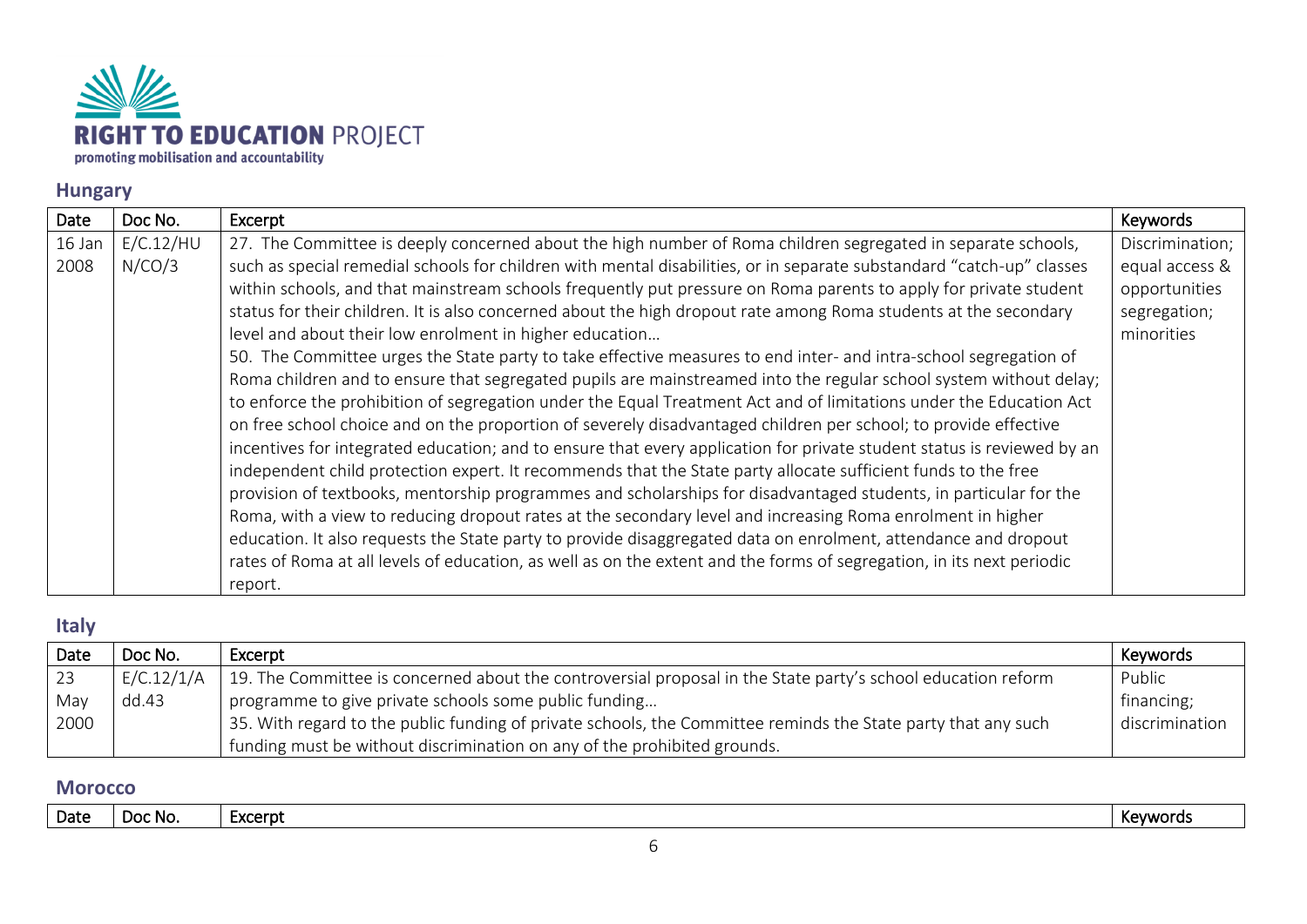

| 4 Sept | E/C.12/MA  | 30. The Committee notes with concern that the State party has a two-speed education system with a striking             | Equal access &  |
|--------|------------|------------------------------------------------------------------------------------------------------------------------|-----------------|
| 2006   | R/CO/3     | difference in level between public and private education which denies equal opportunities to low-income sectors of     | opportunities;  |
|        |            | society It is also concerned that primary and secondary education is given in Arabic whereas higher education in       | language        |
|        |            | scientific subjects is available only in French, making it difficult for pupils from the public sector to enrol.       |                 |
|        |            | 57. The Committee recommends that the State party take the necessary steps to bolster the public schooling             |                 |
|        |            | system The Committee encourages the State party to take the necessary steps to ensure that higher education in         |                 |
|        |            | scientific subjects is also available in Arabic.                                                                       |                 |
| 1 Dec  | E/C.12/1/A | 55. The Committee strongly urges the State party to ensure access to free and compulsory primary education for all,    | Public          |
| 2000   | dd.55      | especially for women and girl children, and particularly in the rural areas, taking into consideration the Committee's | financing; free |
|        |            | General Comments Nos. 11 and 13 on the right to education, including primary education. In addition, the               | education       |
|        |            | Committee requests that information be included in the next periodic report on government subsidies to private         |                 |
|        |            | higher education and on education programmes for nomadic peoples, on measures taken by the State party in this         |                 |
|        |            | respect and on the results of these measures.                                                                          |                 |

## <span id="page-6-0"></span>**Republic of Korea**

| Date | Doc No.    | Excerpt                                                                                                                     | Keywords       |
|------|------------|-----------------------------------------------------------------------------------------------------------------------------|----------------|
| 17   | E/C.12/KOR | 33. The Committee is concerned about the high associated costs of education required to be paid by parents. It is           | Equal access & |
| Dec  | /CO/3      | also concerned about information regarding the deepening inequality in education and the fact that the chances of           | opportunities; |
| 2009 |            | entering a high-level university for students are often determined by their parents' ability to afford after-school         | service        |
|      |            | tutoring or private education. The Committee recommends that the State party accelerate its efforts to ensure that          | delivery; free |
|      |            | education is equally accessible to all and without discrimination, on the basis of ability, not financial capacity. It also | education; use |
|      |            | recommends that the State party, having recognized that excessive expenditure on private education imposes great            | of public      |
|      |            | burdens on the household economy and has been the major cause of decline in quality of life for the middle class,           | resources      |
|      |            | strengthen the public education system and provide financial support to low income families to cover the associated         |                |
|      |            | costs of education (art. 13).                                                                                               |                |
|      |            | 34.  The Committee recommends that the State party: (a) Implement the decision by the Constitutional Court on               |                |
|      |            | the limitation of functioning hours of privately run cram schools (d) Curb the operation of private night schools and       |                |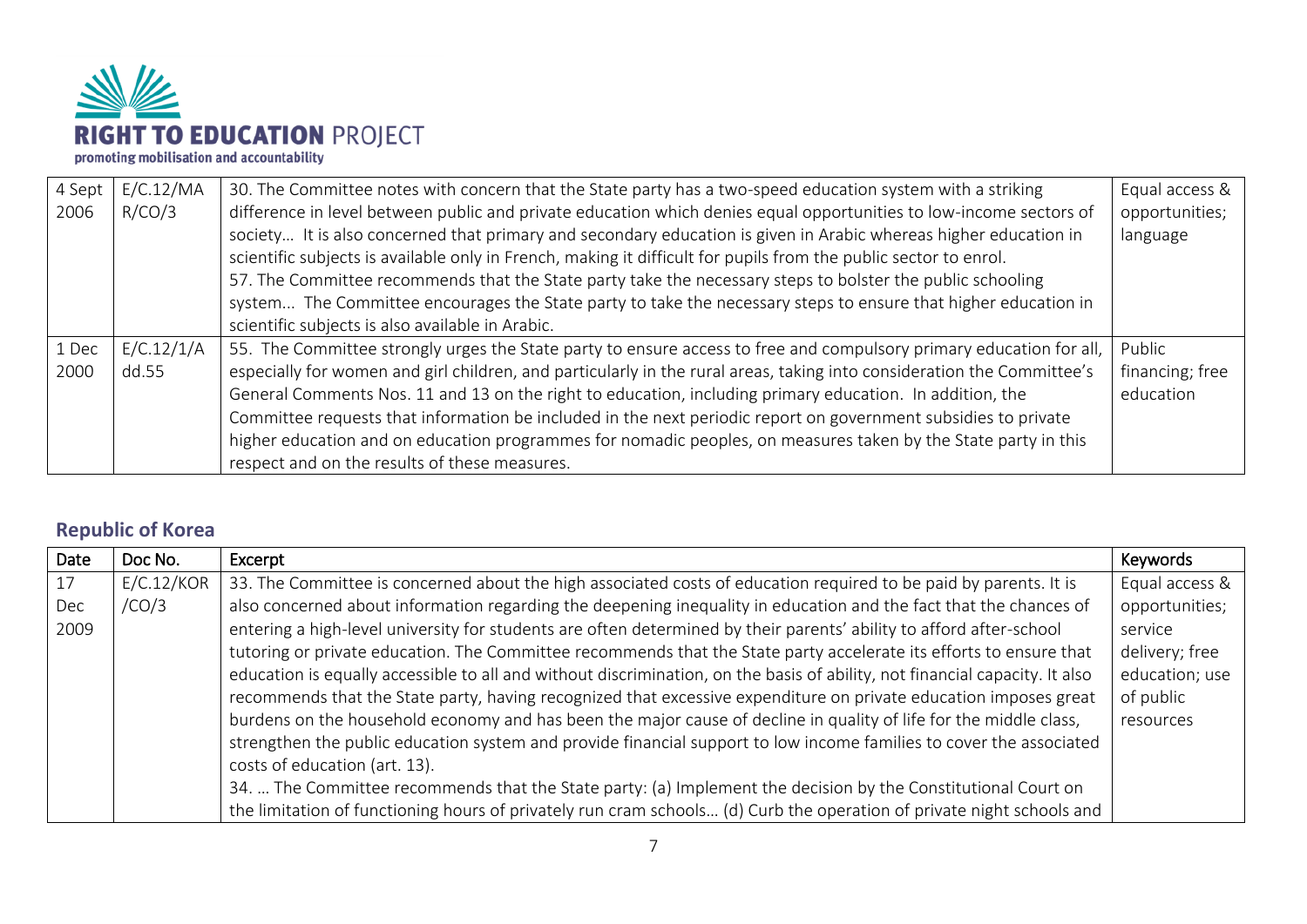

|  | 10013 |  |
|--|-------|--|

#### <span id="page-7-0"></span>**Sweden**

| Date | Doc No.    | Excerpt                                                                                                            | Keywords     |
|------|------------|--------------------------------------------------------------------------------------------------------------------|--------------|
| 30   | E/C.12/1/A | 37. The Committee urges the State party to ensure that education in independent schools, including those that have | Regulation & |
| Nov  | dd.70      | been established in the form of private companies with shareholders, is in full conformity with article 13, in     | oversight    |
| 2001 |            | particular article 13.1 on educational aims and objectives, of the Covenant and with the Committee's General       |              |
|      |            | Comment No.13.                                                                                                     |              |

## <span id="page-7-1"></span>**Uganda**

| Date   | Doc No.    | Excerpt                                                                                                                | Keywords         |
|--------|------------|------------------------------------------------------------------------------------------------------------------------|------------------|
| 24 Jun | E/C.12/UGA | 36. The Committee  expresses concern at the:  (b) Deteriorating quality of education in public schools, hidden         | Quality; equal   |
| 2015   | /CO/1      | costs, lack of motivation and absenteeism of teachers that may be related to low salaries, and outdated teaching       | access &         |
|        |            | materials; (c) Widening of the gap in access to quality education resulting from the increase in the provision of      | opportunities;   |
|        |            | private education and disproportionately affecting girls and children of low-income families; and (d) Limited          | socio-           |
|        |            | inclusion of children with disabilities in mainstream schools, absence of targeted training to teachers, and the high  | economic         |
|        |            | expenses associated with enrolling these children in schools for children with special needs leading to their drop-out | status; children |
|        |            | (arts. 13 and 14).                                                                                                     | with             |
|        |            | Recalling its general comment No. 13 on right to education, the Committee recommends that the State party              | disabilities;    |
|        |            | assumes primary responsibility for the provision of quality education to all children. To this end it should:  (b)     | funding;         |
|        |            | Allocate sufficient resources to the education sector with a view to improving infrastructure of schools including     | infrastructure;  |
|        |            | sanitation, working conditions of teachers, and teaching materials; (c) Strengthen regulations and expand              | regulation;      |
|        |            | monitoring and oversight mechanisms for private education institutions                                                 | oversight        |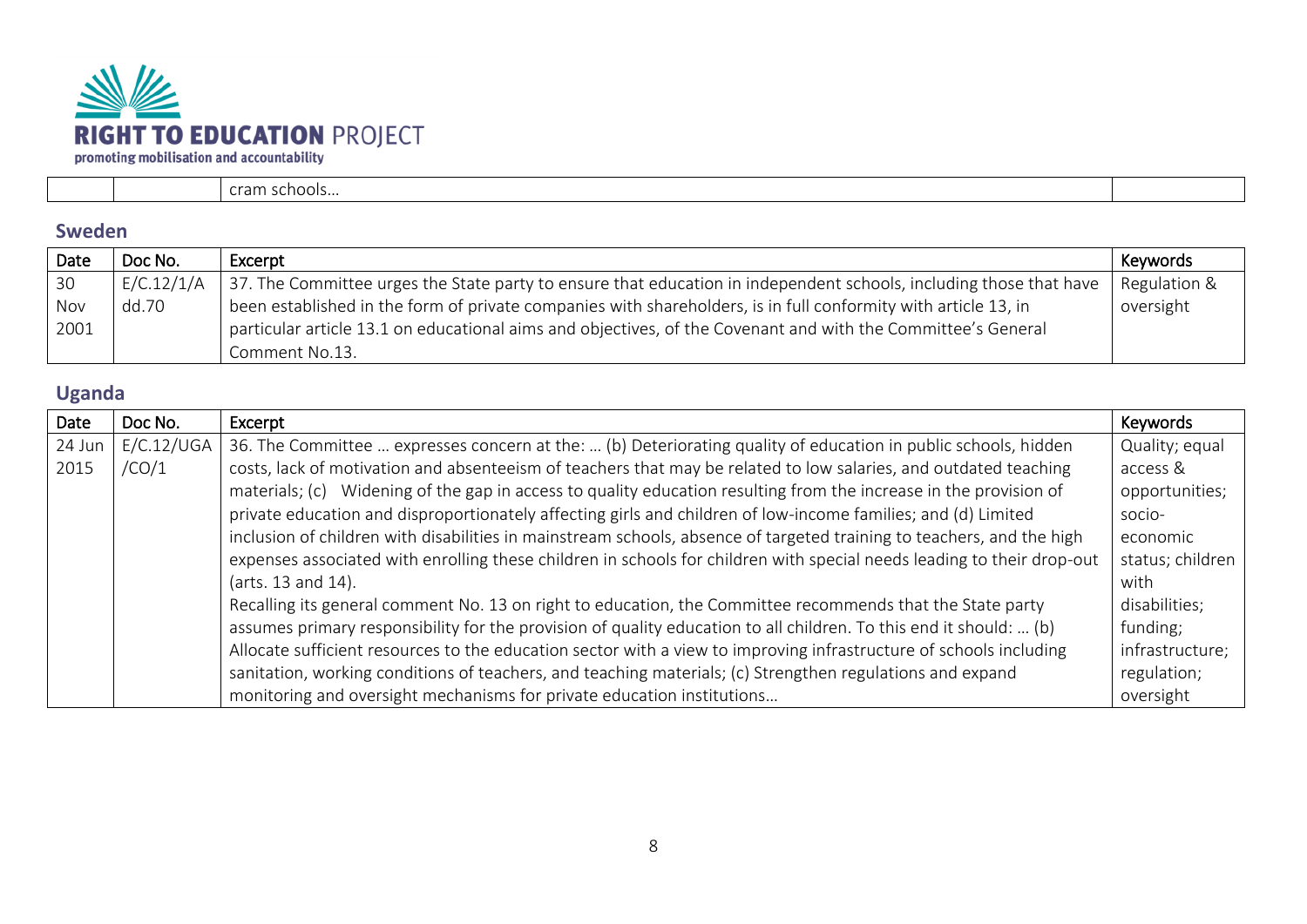

## <span id="page-8-0"></span>**Committee on the Rights of the Child**

#### <span id="page-8-1"></span>**Armenia**

| Date | Doc No.    | Excerpt                                                                                                               | Keywords        |
|------|------------|-----------------------------------------------------------------------------------------------------------------------|-----------------|
| 26   | CRC/C/15/A | 54. The Committee  is concerned that budget allocations to the education sector remain low and that public            | Public          |
| Feb  | dd.225     | underfinancing has led to an increase in user payment, despite the fact that citizens are guaranteed free primary and | financing;      |
| 2004 |            | secondary education under Armenian law. The Committee reiterates in this regard its concern that low wages have       | equal access &  |
|      |            | forced teachers to offer private tuition, creating a two-tier system of education                                     | opportunities   |
|      |            | 55. The Committee recommends the State party: (a) Allocate the required resources (human, technical and financial)    |                 |
|      |            | to ensure access to quality education for all children, including the most vulnerable groups                          |                 |
| 24   | CRC/C/15/A | 44.  the Committee is concerned at the decline in budgetary allocation to the education sector, and the               | Public          |
| Feb  | dd.119     | deterioration in the quality of education The Committee is also concerned that low wages have forced teachers to      | financing;      |
| 2000 |            | offer private tuition, creating a two-tier system of education.                                                       | quality; use of |
|      |            |                                                                                                                       | public          |
|      |            |                                                                                                                       | resources       |

#### <span id="page-8-2"></span>**Australia**

| Date | Doc No.   | Excerpt                                                                                                              | Keywords        |
|------|-----------|----------------------------------------------------------------------------------------------------------------------|-----------------|
| 28   | CRC/C/AUS | 76. The Committee welcomes the State party's Children's Education and Care Quality Authority implementing and        | For-profit;     |
| Aug  | /CO/4     | monitoring a National Quality Framework for early childhood education and care. However,  the Committee is           | service         |
| 2012 |           | concerned that the majority of early childhood care and education in the State party is provided by private, profit- | delivery; Early |
|      |           | driven institutions, resulting in the services being unaffordable for most families. The Committee is further        | childhood       |
|      |           | concerned that the large proportion of providers of such services being private has limited the applicability and    | education;      |
|      |           | compliance with the National Quality Framework for Early Childhood Education and Care.                               | Free            |
|      |           | 77. The Committee recommends that the State party further improve the quality and coverage of its early childhood    | education;      |
|      |           | care and education, including by:  (b) Increasing the availability of early childhood care and education for all     | regulation &    |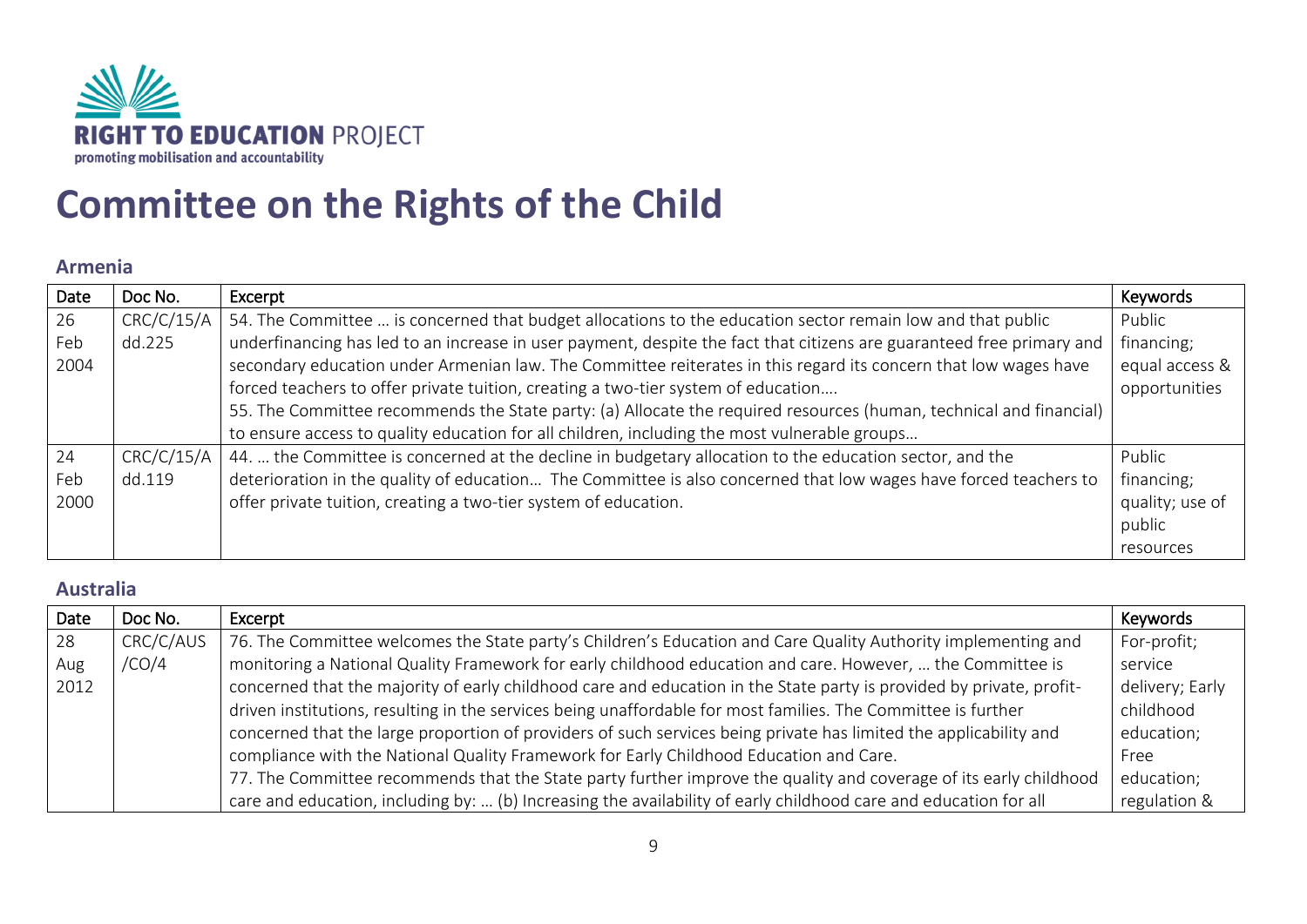

| children, by considering providing free or affordable early childhood care whether through State-run or private        | oversight |
|------------------------------------------------------------------------------------------------------------------------|-----------|
| facilities; (c) Ensure that adherence, by all providers of early childhood care and education, to the National Quality |           |
| Framework for Early Childhood Education and Care.                                                                      |           |

#### <span id="page-9-0"></span>**Bahrain**

| Date | Doc No.    | Excerpt                                                                                                                                      | Keywords        |
|------|------------|----------------------------------------------------------------------------------------------------------------------------------------------|-----------------|
| 11   | CRC/C/15/A | 14. The Committee recommends that the State party:  (c) Identify the amount and proportion of the State budget                               | Public          |
| Mar  | dd.175     | spent on children in the public and private sectors in order to evaluate the impact and the quality, as well as - in view $\vert$ financing; |                 |
| 2002 |            | of higher fees - the accessibility of services for children                                                                                  | service         |
|      |            | 41. Noting the information provided that access to basic education is free and almost universal, the Committee is                            | delivery; early |
|      |            | nevertheless concerned that education is still not compulsory, and that pre-primary education is available only                              | childhood       |
|      |            | through private institutions.                                                                                                                | education; free |
|      |            | 42. The Committee recommends that the State party: (a) Expedite the promulgation of the draft law on free and                                | education       |
|      |            | compulsory education; and (b) Take steps to provide free pre-primary education.                                                              |                 |

#### <span id="page-9-1"></span>**Belize**

| Date | Doc No.    | Excerpt                                                                                                                                                                                                                                     | Keywords       |
|------|------------|---------------------------------------------------------------------------------------------------------------------------------------------------------------------------------------------------------------------------------------------|----------------|
| 31   | CRC/C/15/A | 61. The Committee is concerned at the discrepancies in the implementation of national policies and principles on                                                                                                                            | Equal access & |
| Mar  | dd.252     | education in public and private schools, including the church-based schools                                                                                                                                                                 | opportunities; |
| 2006 |            | 62. The Committee recommends that the State party allocate adequate financial, technical and human resources in                                                                                                                             | free education |
|      |            | order:  (b) To progressively ensure that all children, without any distinction as to gender or ethnic origin, from all<br>areas of the country, have equal access & opportunities to compulsory and free quality primary education, without |                |
|      |            | any financial obstacles                                                                                                                                                                                                                     |                |

#### <span id="page-9-2"></span>**Cambodia**

| Date<br>Excerpt<br>Doc No.<br>Kevword. |
|----------------------------------------|
|----------------------------------------|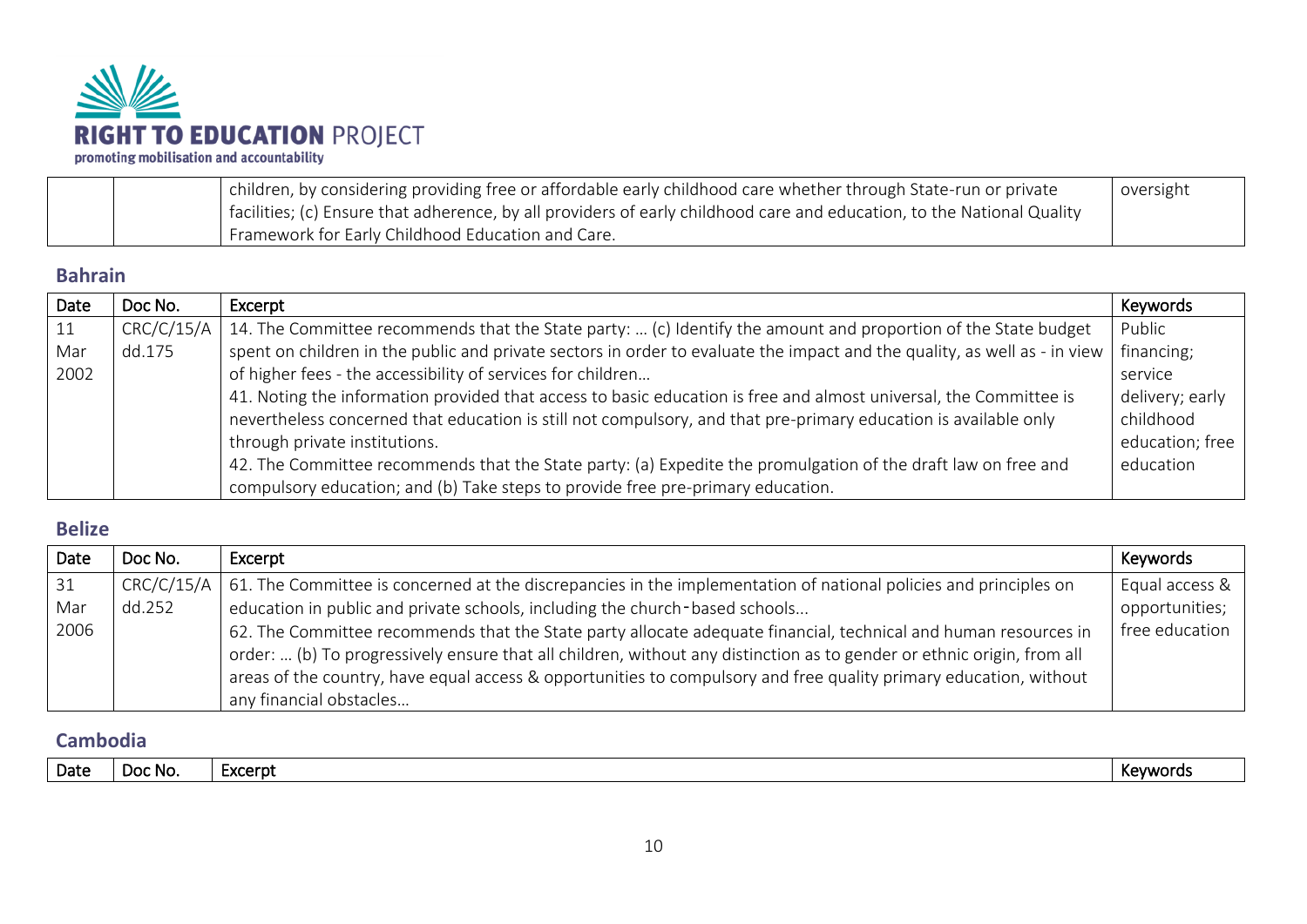

| $28$ Jun |         | $\mid$ CRC/C/15/ $\mid$ 49. In light of the Standard Rules on the Equalization of Opportunities for Persons with Disabilities (General Assembly | Regulation &  |
|----------|---------|-------------------------------------------------------------------------------------------------------------------------------------------------|---------------|
| 2000     | Add.129 | resolution 48/96) and of the Committee's recommendations adopted on its day of general discussion on children with $\vert$ oversight;           |               |
|          |         | disabilities (CRC/C/69), the Committee recommends that the State party  establish adequate monitoring of private                                | children with |
|          |         | I institutions for children with disabilities                                                                                                   | disabilities  |

#### <span id="page-10-0"></span>**Chad**

| Date | Doc No.    | Excerpt                                                                                                             | Keywords        |
|------|------------|---------------------------------------------------------------------------------------------------------------------|-----------------|
|      | CRC/C/TCD/ | 55.  The Committee welcomes the State party's indication that registration for children with disabilities in public | Free            |
| Feb  | CO/2       | schools is free and in private schools is at a reduced cost. The Committee is concerned however, at reports that    | education;      |
| 2009 |            | children with disabilities are often discriminated against and cannot go to school.                                 | discrimination; |
|      |            |                                                                                                                     | children with   |
|      |            |                                                                                                                     | disabilities    |

#### <span id="page-10-1"></span>**Chile**

| Date  | Doc No. | Excerpt                                                                                                                     | Keywords        |
|-------|---------|-----------------------------------------------------------------------------------------------------------------------------|-----------------|
| 3 Apr |         | CRC/C/15/A   45. The Committee  further notes with concern the important number of pregnant children who are excluded from  | Women and       |
| 2002  | dd.173  | school and that government measures to avoid this situation are not implemented, especially in private schools.             | girls;          |
|       |         | $\mid$ 46. In light of articles 28 and 29 of the Convention, the Committee recommends that the State party: (c) Ensure that | discrimination; |
|       |         | measures are effectively implemented in order for pregnant girls to continue attending school both during and after         | regulation &    |
|       |         | their pregnancy                                                                                                             | oversight       |

## <span id="page-10-2"></span>**Colombia**

| Date  | Doc No.    | Excerpt                                                                                                               | Keywords       |
|-------|------------|-----------------------------------------------------------------------------------------------------------------------|----------------|
| 8 Jun | CRC/C/COL/ | 76. The Committee notes that free education for nine years in school is enshrined as a constitutional right, however, | Public         |
| 2006  | CO/3       | with the reservation that costs be levied upon those who can afford to pay. In practice this provision has created a  | financing;     |
|       |            | discriminatory educational system marked by arbitrary fees and social exclusion. The Committee continues to have      | quality; equal |
|       |            | a number of serious concerns with regards to the implementation of the right to education, including the following:   | access &       |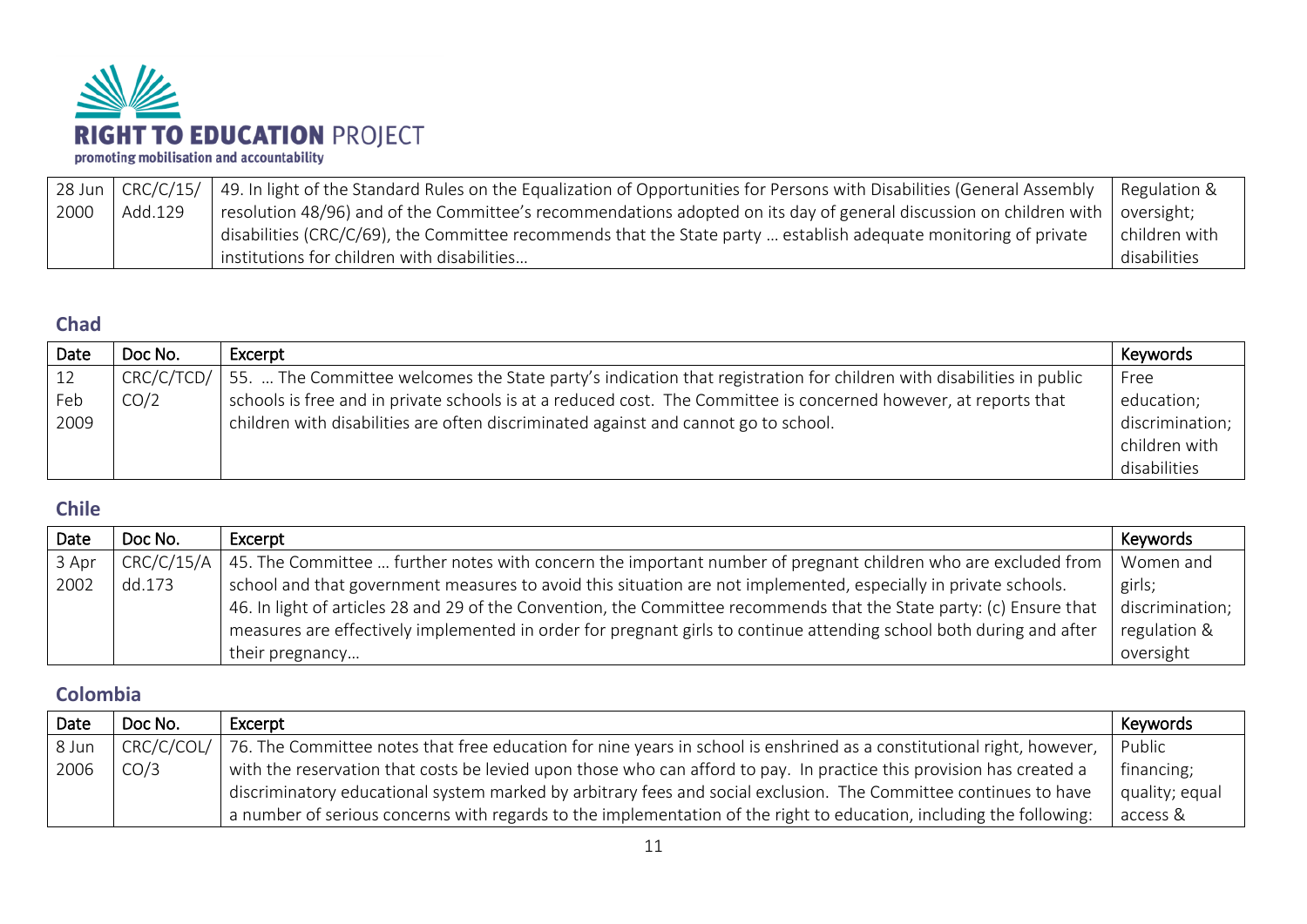

|                                            | (a) Budget allocations remain insufficient and unequally distributed between the private and public sector;  (c) The<br>quality of education remains low in the public system and disadvantages vulnerable groups in society<br>77. The Committee urges that national legislation be amended to clearly reflect the right to free primary education<br>and also recommends the State party to: (a) Devote more resources to education in the national budget and to<br>substantially increase the percentage of funds for the public sector; (c) Focus on an overall improvement of the<br>quality of education provided, in particular in rural areas                                                                                                                                                              | opportunities                                                                       |
|--------------------------------------------|---------------------------------------------------------------------------------------------------------------------------------------------------------------------------------------------------------------------------------------------------------------------------------------------------------------------------------------------------------------------------------------------------------------------------------------------------------------------------------------------------------------------------------------------------------------------------------------------------------------------------------------------------------------------------------------------------------------------------------------------------------------------------------------------------------------------|-------------------------------------------------------------------------------------|
| CRC/C/15/A<br>16<br>dd.137<br>Oct.<br>2000 | 50. With regard to the situation of children with disabilities, the Committee remains concerned at the lack of<br>adequate infrastructure, at the limited qualified staff and specialized institutions for these children, and at the<br>absence of adequate resources, both financial and human. In addition, the Committee is particularly concerned at<br>the lack of governmental inclusion policy and programmes for children with disabilities and at the lack of monitoring<br>of private institutions for these children.<br>51.  the Committee recommends that the State party  establish special education programmes and centres, and<br>encourage their inclusion in the educational system and in society; and establish adequate monitoring of private<br>institutions for children with disabilities | Service<br>delivery;<br>children with<br>disabilities;<br>regulation &<br>oversight |

#### <span id="page-11-0"></span>**Costa Rica**

| Date  | Doc No.    | Excerpt                                                                                                                  | Keywords       |
|-------|------------|--------------------------------------------------------------------------------------------------------------------------|----------------|
| 3 Aug | CRC/C/CRI/ | 71. While taking note of the measures taken by the State party to train special education teachers, adjust curricula in  | Children with  |
| 2011  | CO/4       | the regular school system and improve the school infrastructure for children with disabilities, the Committee is         | disabilities;  |
|       |            | nevertheless concerned about the limited accessibility of both public and private educational institutions for children  | equal access & |
|       |            | and adolescents with disabilities.                                                                                       | opportunities  |
|       |            | 72. The Committee recommends that the State party:  (b) Give priority to the progressive implementation of               |                |
|       |            | inclusive education for children with disabilities rather than education in specialized institutions, including through  |                |
|       |            | teacher training and special classroom support for teachers                                                              |                |
| 24    | CRC/C/15/A | 23. While the Committee welcomes the fact that the State party has established a special programme to protect the        | Regulation &   |
| Feb   | dd.117     | rights of children with disabilities, it remains concerned at the lack of adequate infrastructure, the limited qualified | oversight;     |
| 2000  |            | staff and the specialized institutions for these children the Committee recommends that the State party                  | children with  |
|       |            | implement alternative measures to the institutionalization of children with disabilities  establish special education    | disabilities   |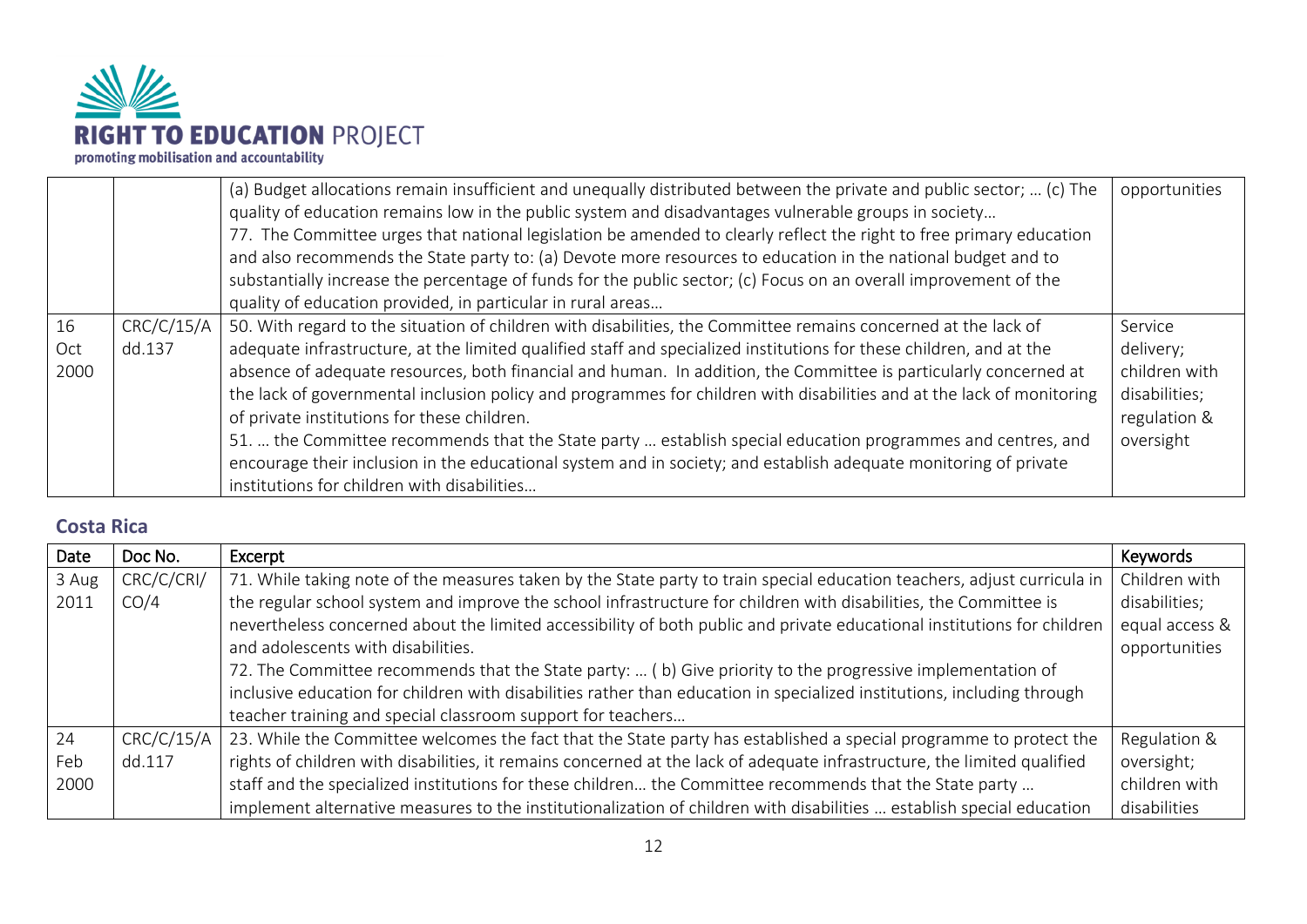

|  | programmes and centres as needed and encourage their inclusion in the educational system and in society, and |  |
|--|--------------------------------------------------------------------------------------------------------------|--|
|  | I establish adequate monitoring of private institutions for children with disabilities                       |  |

#### <span id="page-12-0"></span>**Ghana**

| Date  | Doc No.   | Excerpt                                                                                                              | Keywords        |
|-------|-----------|----------------------------------------------------------------------------------------------------------------------|-----------------|
| 9 Jun | CRC/C/GHA | 57.  The Committee is, however, concerned that the education system continues to face serious challenges, and is     | Regulation &    |
| 2015  | $/CO/3-5$ | particularly concerned about:  (f) Private education developing very quickly, without the necessary supervision      | oversight;      |
|       |           | regarding the conditions of enrolment, the quality of education provided, and the transparency and efficiency in the | quality; public |
|       |           | management of education resources;                                                                                   | financing;      |
|       |           | 58. In the light of its general comment No. 1 (2001) on the aims of education, the Committee recommends that the     | transparency &  |
|       |           | State party:  (h) Assess and address the consequences of the rapid development of private education in the State     | accountability; |
|       |           | party and its impact on the full realization of children's right to education in accordance with the Convention and  | impact          |
|       |           | ensure the effective and efficient regulation and monitoring of private education providers, through the Private     | assessment      |
|       |           | School Desk within the Ghana Education Service.                                                                      |                 |

### <span id="page-12-1"></span>**Guinea**

| Date             | Doc No.    | Excerpt                                                                                                          | Keywords     |
|------------------|------------|------------------------------------------------------------------------------------------------------------------|--------------|
| $13$ Jun $\vert$ | CRC/C/GIN/ | The Committee is particularly concerned that:  (e) Private schools are not regulated; and children in Koranic    | Regulation & |
| 2013             | CO/2       | schools are often forced by their teachers to beg or work in fields;                                             | oversight;   |
|                  |            | The Committee urges the State party to:  (f) Enforce professional standards and guidelines to be adopted in both | religious    |
|                  |            | public and private Koranic schools                                                                               | schools      |

#### <span id="page-12-2"></span>**Haiti**

| Date | Doc No.    | Excerpt                                                                                                              | Keywords     |
|------|------------|----------------------------------------------------------------------------------------------------------------------|--------------|
| 18   | CRC/C/15/A | 52.  Finally, the Committee is concerned that education is principally run by the private sector (ibid. para. 184),  | Service      |
| Mar  | dd.202     | while supervision by the State through the National Partnership Commission is very limited.                          | delivery;    |
| 2003 |            | 53. In the light of articles 28 and 29 and other relevant provisions of the Convention, the Committee recommends     | regulation & |
|      |            | that the State party:  (e) Better monitor the school curricula and the quality of education in private schools;  (h) | oversight;   |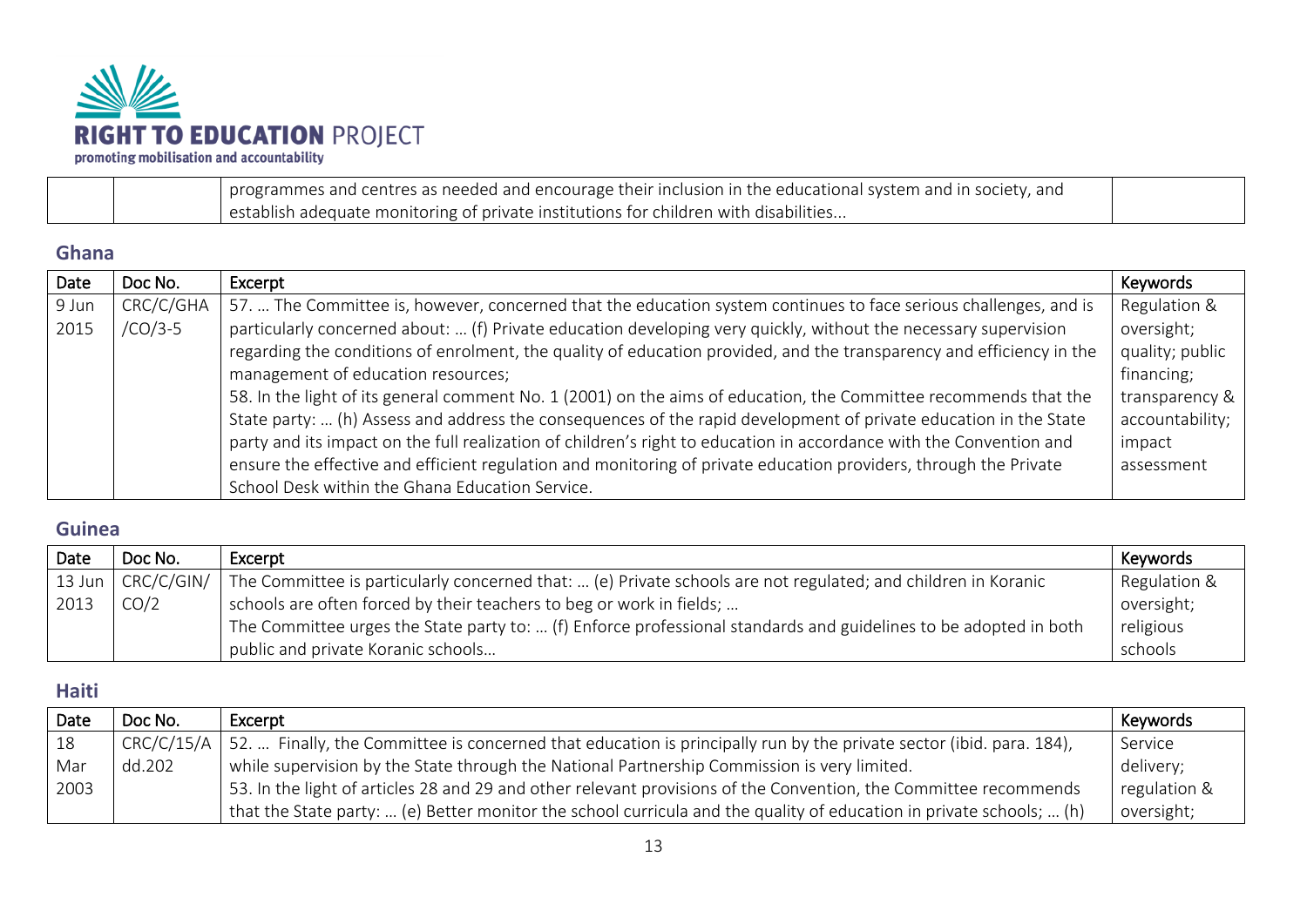

|  | Review its policy to ensure leadership in the governance of the education sector, notably by widening the powers of | quality |
|--|---------------------------------------------------------------------------------------------------------------------|---------|
|  | l the National Partnership Commission                                                                               |         |

#### <span id="page-13-0"></span>**Italy**

| Date | Doc No.    | Excerpt                                                                                                            | Keywords        |
|------|------------|--------------------------------------------------------------------------------------------------------------------|-----------------|
| 31   | CRC/C/ITA/ | 60.  The Committee notes with concern the significant cuts in public funding to the education sector following the | Public          |
| Oct  | $CO/3-4$   | 2009 school reform, including a considerable downsizing in the number of teachers, whereas funding for private     | financing;      |
| 2011 |            | schools has doubled during the past decade. The Committee also notes the diversification of funding sources for    | service         |
|      |            | education, including from the European Union and local foundations.                                                | delivery;       |
|      |            | 61. The Committee strongly recommends that the State party: (a) Refrain from further budget cuts in the education  | infrastructure; |
|      |            | sector, and ensure that schools are provided with adequate human, technical and financial resources to provide     | quality         |
|      |            | quality education for all children                                                                                 |                 |

## <span id="page-13-1"></span>**Japan**

| Date | Doc No.    | Excerpt                                                                                                                | Keywords       |
|------|------------|------------------------------------------------------------------------------------------------------------------------|----------------|
| 26   | CRC/C/15/A | 49. The Committee notes the State party's efforts to reform the education system and bring it into greater             | Use of public  |
| Feb  | dd.231     | conformity with the Convention; however, it is concerned that: (b) Excessive competition for entry into higher         | resources;     |
| 2004 |            | education means that public school education must be supplemented by private tutoring, which is not affordable for     | equal access & |
|      |            | children from poorer families                                                                                          | opportunities; |
|      |            | 50. The Committee recommends that the State party: (a) Taking into account the views of students, parents and          | higher         |
|      |            | relevant non-governmental organizations, review the curriculum with a view to reducing the competitiveness of the      | education      |
|      |            | school system while maintaining a high level of quality of education so as to ensure that all students graduating from |                |
|      |            | high school have equal access & opportunities to higher education                                                      |                |

### <span id="page-13-2"></span>**Jordan**

| Date<br>Evoornt<br>DOC NO.<br>1 L.J | Kevword: |
|-------------------------------------|----------|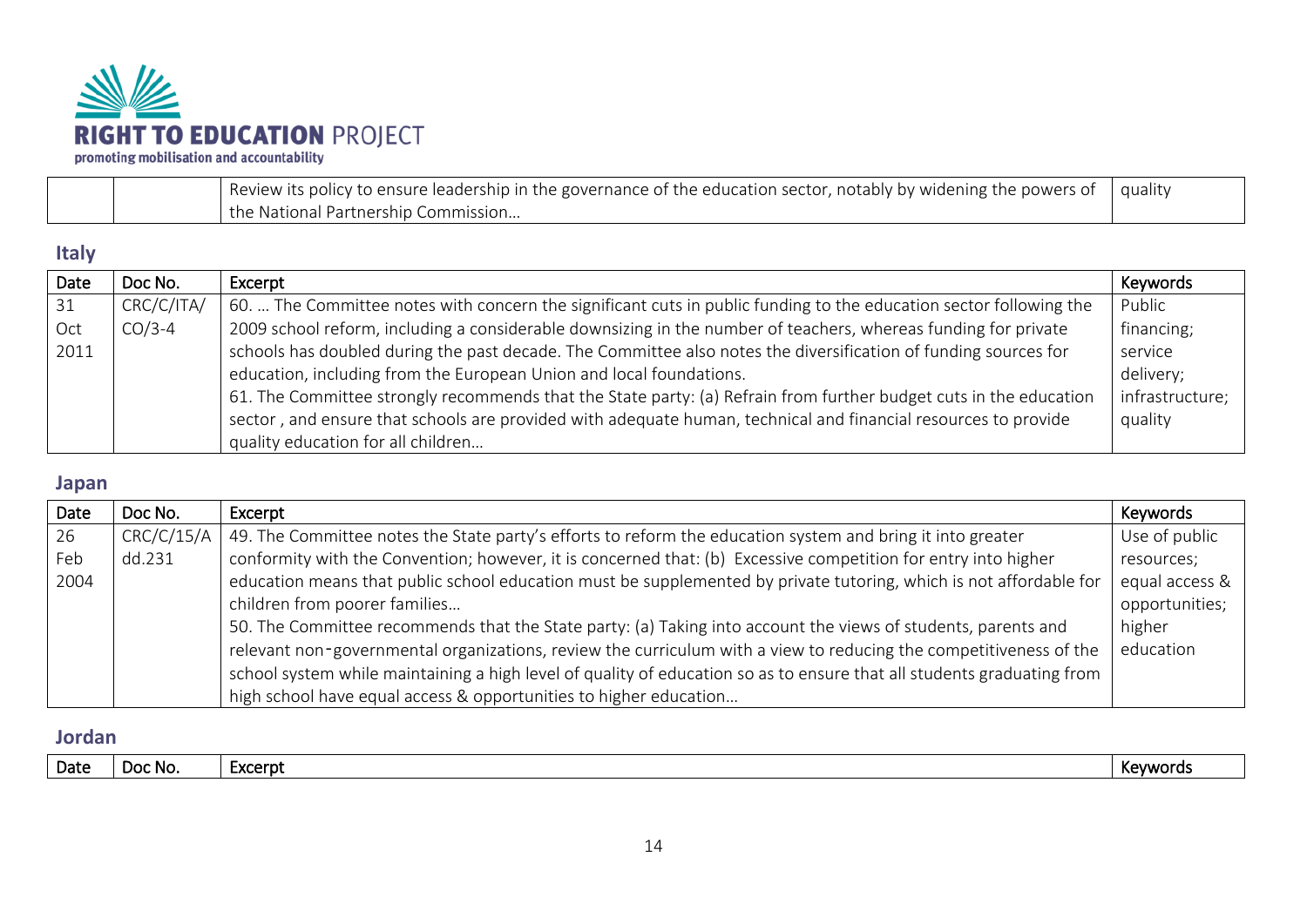

| 29   | CRC/C/JOR/ | 81. Despite the fact that the State party support universal education for all children, the Committee notes with | Equal access &  |
|------|------------|------------------------------------------------------------------------------------------------------------------|-----------------|
| Sept | CO/3       | particular concern that asylum-seeking and refugee children have restricted access to primary education. Reports | opportunities;  |
| 2006 |            | that Jordanian public schools do not accept Iraqi refugee students and that private schools only accept Iraqis   | discrimination; |
|      |            | possessing residency permits are issues of serious concern to the Committee.                                     | refugees        |
|      |            | 82. The Committee recommends, referring to articles 2, 22 and 28 of the Convention, that the State party take    |                 |
|      |            | urgent measures to ensure that asylum-seeking and refugee children have access to free primary education.        |                 |

#### <span id="page-14-0"></span>**Lebanon**

| Date  | Doc No.    | Excerpt                                                                                                                    | Keywords        |
|-------|------------|----------------------------------------------------------------------------------------------------------------------------|-----------------|
| 8 Jun | CRC/C/LBN/ | 21. The Committee notes with appreciation the State party's close collaboration with non governmental                      | Transparency    |
| 2006  | CO/3       | organizations and the active role of civil society in the implementation of the rights of the child and in the provision   | &               |
|       |            | of education, health and social services. As regards the process of privatizing or contracting out services to non-        | accountability; |
|       |            | governmental organizations, the Committee notes with concern the weak accountability and transparency of this              | regulation &    |
|       |            | process, as well as the lack of critical information provided by external monitoring and assessment mechanisms.            | oversight;      |
|       |            | 22. The Committee recommends that the State party take into account the recommendations adopted on its Day of              | equal access &  |
|       |            | General Discussion on the Private Sector as Service Provider and its Role in Implementing Child Rights (CRC/C/121)         | opportunities;  |
|       |            | and:  (c) Ensure, for example, by providing guidelines and standards for service provision that non-governmental           | infrastructure; |
|       |            | organizations, both for-profit as well as not-for-profit, fully comply with the principles and provisions of the           | quality         |
|       |            | Convention on the Rights of the Child; and (d) When privatizing or contracting out services to non-governmental            |                 |
|       |            | organizations, enter into detailed agreements with the service providers, ensure effective monitoring of                   |                 |
|       |            | implementation as well as transparency of the entire process                                                               |                 |
|       |            | 67. The Committee expresses its concern at the differences in the quality of education between private and public          |                 |
|       |            | institutions. It also notes with concern regional disparities in the number of teachers, the poor condition of school      |                 |
|       |            | buildings, and the insufficient quality and availability of learning materials and equipment, particularly in rural areas. |                 |
|       |            | 68. In light of article 29 of the Convention, and taking into account the Committee's general comment No. 1 (2001)         |                 |
|       |            | on the aims of education, the Committee recommends that paying particular attention to rural areas, the State              |                 |
|       |            | party: (a) Further strengthen efforts to improve the quality of education both in public and private schools by            |                 |
|       |            | providing appropriate pre- and in-service training to teachers                                                             |                 |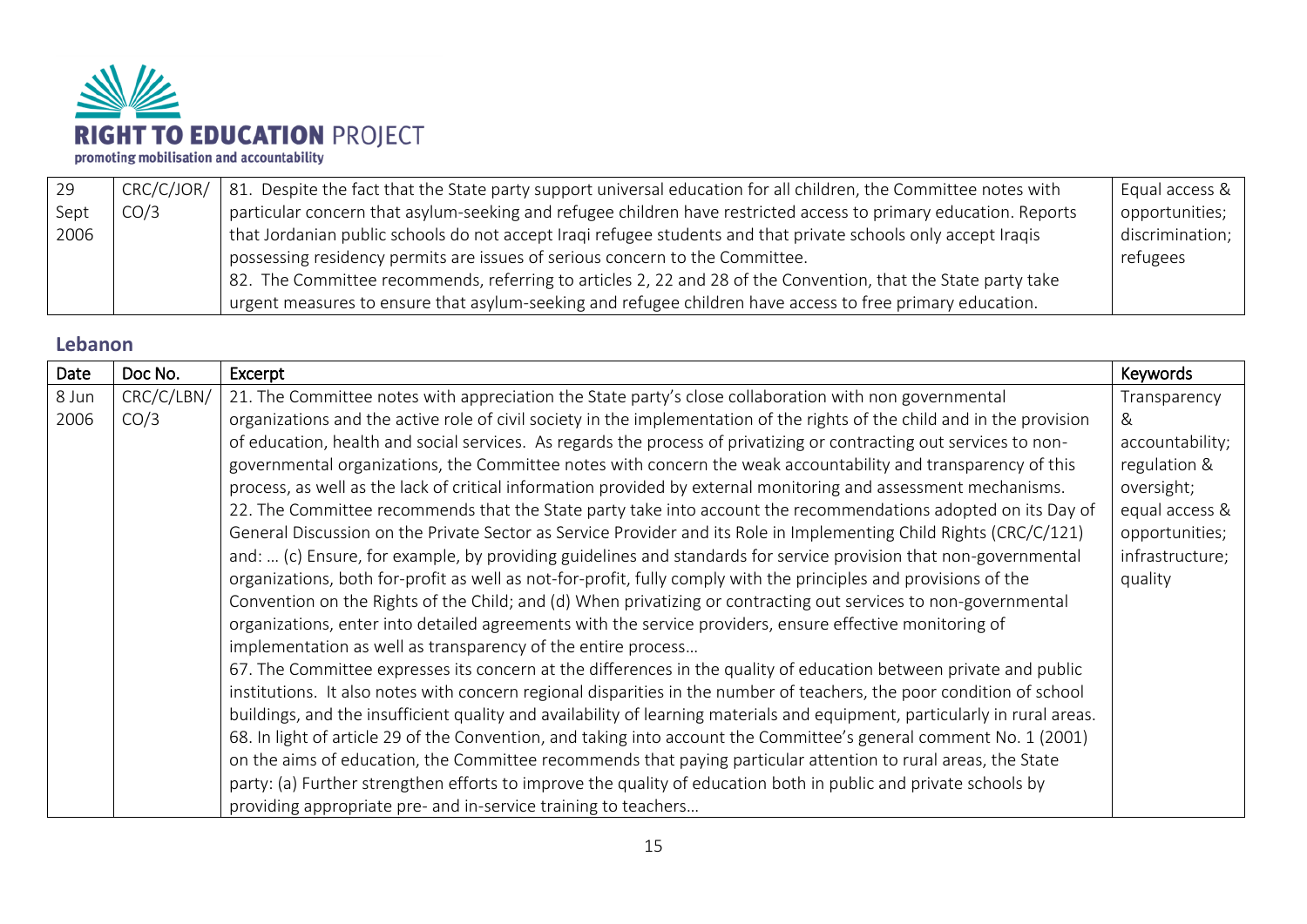

| 21   | CRC/C/15/A | 48. The Committee is furthermore concerned at the lack of public structures in early childhood education, regional    | Service         |
|------|------------|-----------------------------------------------------------------------------------------------------------------------|-----------------|
| Mar  | dd.169     | disparities, the differences in cost and quality between State and private schools, which create inequality, the high | delivery; early |
| 2002 |            | drop-out rates after primary education, the low number of trained teachers, as well as reports of family preference   | childhood       |
|      |            | for male over female children when fees are charged.                                                                  | education;      |
|      |            | 49. The Committee recommends that the State party: (a) Take all appropriate measures, including the allocation of     | equal access &  |
|      |            | adequate financial, human and technical resources, to improve the situation and aims of education, taking into        | opportunities;  |
|      |            | account general comment No. 1 on article 29 (1) of the Convention (aims of education), both with regard to quality    | public          |
|      |            | as well as relevance, and to ensure that all children enjoy the right to education;  (d) Place stronger emphasis on   | financing;      |
|      |            | public education, with a view to ensuring that all children subject to the jurisdiction of the State enjoy this       | quality         |
|      |            | fundamental right, and prevent any risk of discrimination, in accordance with the Committee's previous                |                 |
|      |            | recommendation (ibid, para. 30) regarding the growing role of private educational institutions                        |                 |

## <span id="page-15-0"></span>**Lithuania**

| Date     | Doc No.    | Excerpt                                                                                                           | Keywords        |
|----------|------------|-------------------------------------------------------------------------------------------------------------------|-----------------|
| $20$ Jun | CRC/C/SRB/ | 60. The Committee  remains concerned at:  (b) The "hidden costs" of free education, inter alia for books,         | Use of public   |
| 2008     | CO/1       | stationary, transportation and for private tuition in order to compensate for the poor quality of the educational | resources; free |
|          |            | system                                                                                                            | education;      |
|          |            |                                                                                                                   | quality         |

#### <span id="page-15-1"></span>**Malta**

| Date | Doc No. | Excerpt                                                                                                                                             | Keywords      |
|------|---------|-----------------------------------------------------------------------------------------------------------------------------------------------------|---------------|
| 28   |         | CRC/C/15/A   38. In light of the Standard Rules on the Equalization of Opportunities for Persons with Disabilities (General Assembly   Regulation & |               |
| June | dd.129  | resolution 48/96) and of the Committee's recommendations adopted on its day of general discussion on children                                       | oversight;    |
| 2000 |         | with disabilities (CRC/C/69), the Committee recommends that the State party  establish adequate monitoring of                                       | children with |
|      |         | private institutions for children with disabilities.                                                                                                | disabilities  |

#### <span id="page-15-2"></span>**Morocco**

| Date | - Doc No. | :xcerpt | $\n  number$<br>$\Delta$<br>- INC.<br>. |
|------|-----------|---------|-----------------------------------------|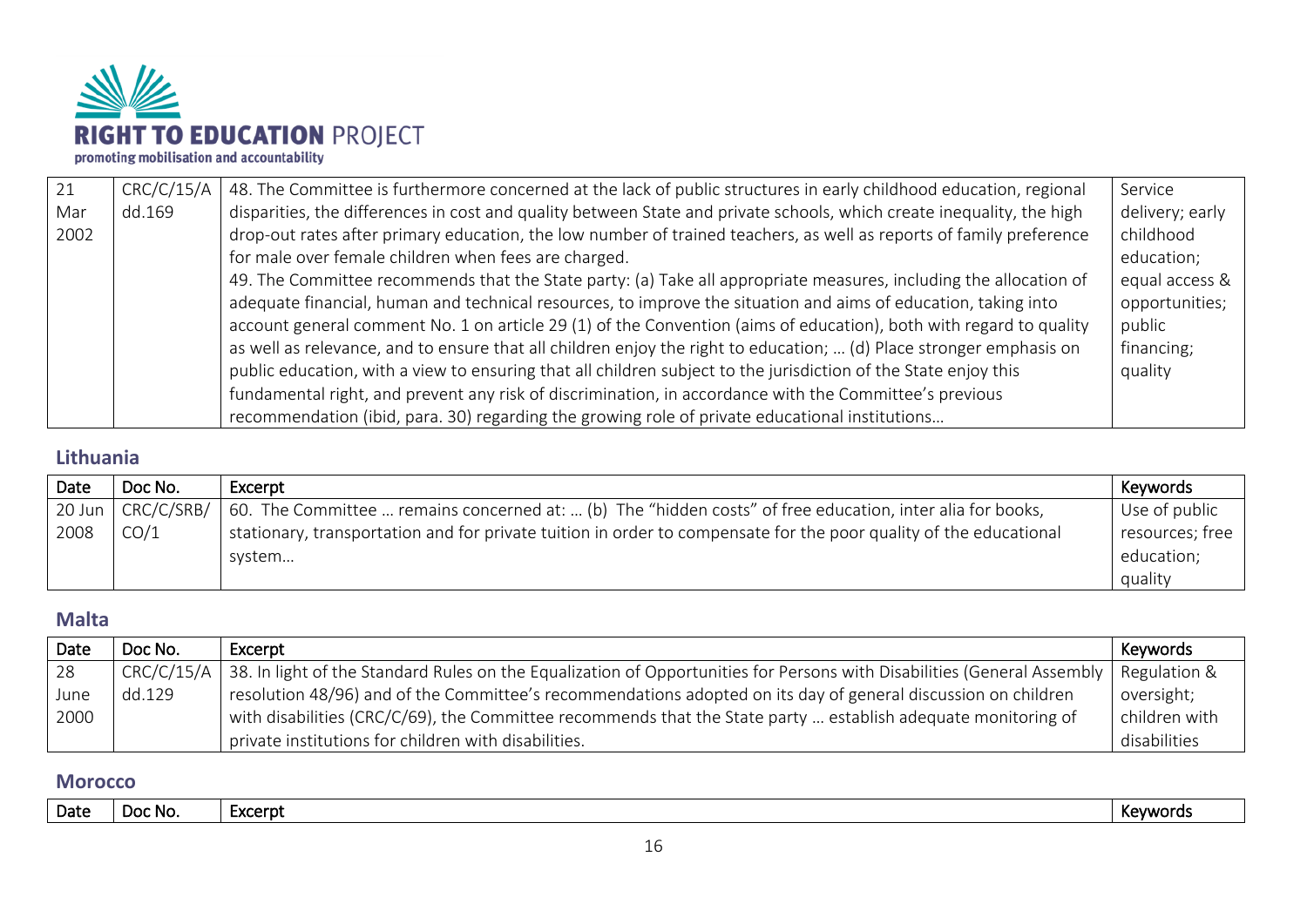

| 19   | CRC/C/MAR | 60. The Committee welcomes  the increased amounts of public resources allocated to the education sector The              | Public         |
|------|-----------|--------------------------------------------------------------------------------------------------------------------------|----------------|
| Sept | $/CO/3-4$ | Committee is however concerned that the education system continues to face serious challenges. The Committee is          | financing;     |
| 2014 |           | particularly concerned that:  (c) The lack of transparency and efficiency in the management of education resources       | regulation &   |
|      |           | reportedly leads to the effective use of only two thirds of the resources to improve the education system; (d) Private   | oversight;     |
|      |           | education is developing very quickly, especially at primary level without the necessary supervision regarding the        | quality; equal |
|      |           | conditions of enrolment and the quality of education provided, which has led to the reinforcement of inequalities in     | access &       |
|      |           | the enjoyment of the right to education as well as teachers increasingly engaging in private lessons in public schools   | opportunities; |
|      |           | and giving priority to the work they undertake in private schools                                                        | impact         |
|      |           | 61. The Committee recommends that the State party: (b) Conduct a proper assessment of the shortcomings of the            | assessment;    |
|      |           | Emergency Plan 2009-2012 and on the basis of the lessons learned adopt all necessary measures to ensure an               | use of public  |
|      |           | effective and efficient utilization and control of the financial resources allocated to the education system; (c) Assess | resources      |
|      |           | and address the consequences of the rapid development of private education in the State party and ensure that            |                |
|      |           | teachers from the public sector contribute to the improvement of education in Morocco rather than being used by          |                |
|      |           | the private sector by effectively enforcing Ministerial Circular No. 109 of 3 September 2008; (d) Take the necessary     |                |
|      |           | measures to improve the quality of education, notably by providing teachers with quality training, and develop and       |                |
|      |           | promote quality vocational training to enhance the skills of children and young people, especially those who drop        |                |
|      |           | out of school                                                                                                            |                |

## <span id="page-16-0"></span>**Mozambique**

| Date  | Doc No. | Excerpt                                                                                                                        | Keywords      |
|-------|---------|--------------------------------------------------------------------------------------------------------------------------------|---------------|
| 3 Apr |         | $CRC/C/15/A$   57. Noting the State party's own recommendations in its initial report, the Committee recommends that the State | Participation |
| 2002  | dd.172  | party: (j) Promote coordination between the public and private sectors to ensure a sustainable supply of textbooks,            |               |
|       |         | basic learning materials development and training activities                                                                   |               |

## <span id="page-16-1"></span>**Nigeria**

| Date | Doc No. | Excerpt                                                                                                                                       | Kevwords  |
|------|---------|-----------------------------------------------------------------------------------------------------------------------------------------------|-----------|
|      |         | CRC/C/NIC/   23. The Committee welcomes the State party's indication that state institutions work in close collaboration with civil   Service |           |
|      | CO/4    | society organizations in furthering the implementation of children's rights, as witnessed in the participatory process                        | delivery; |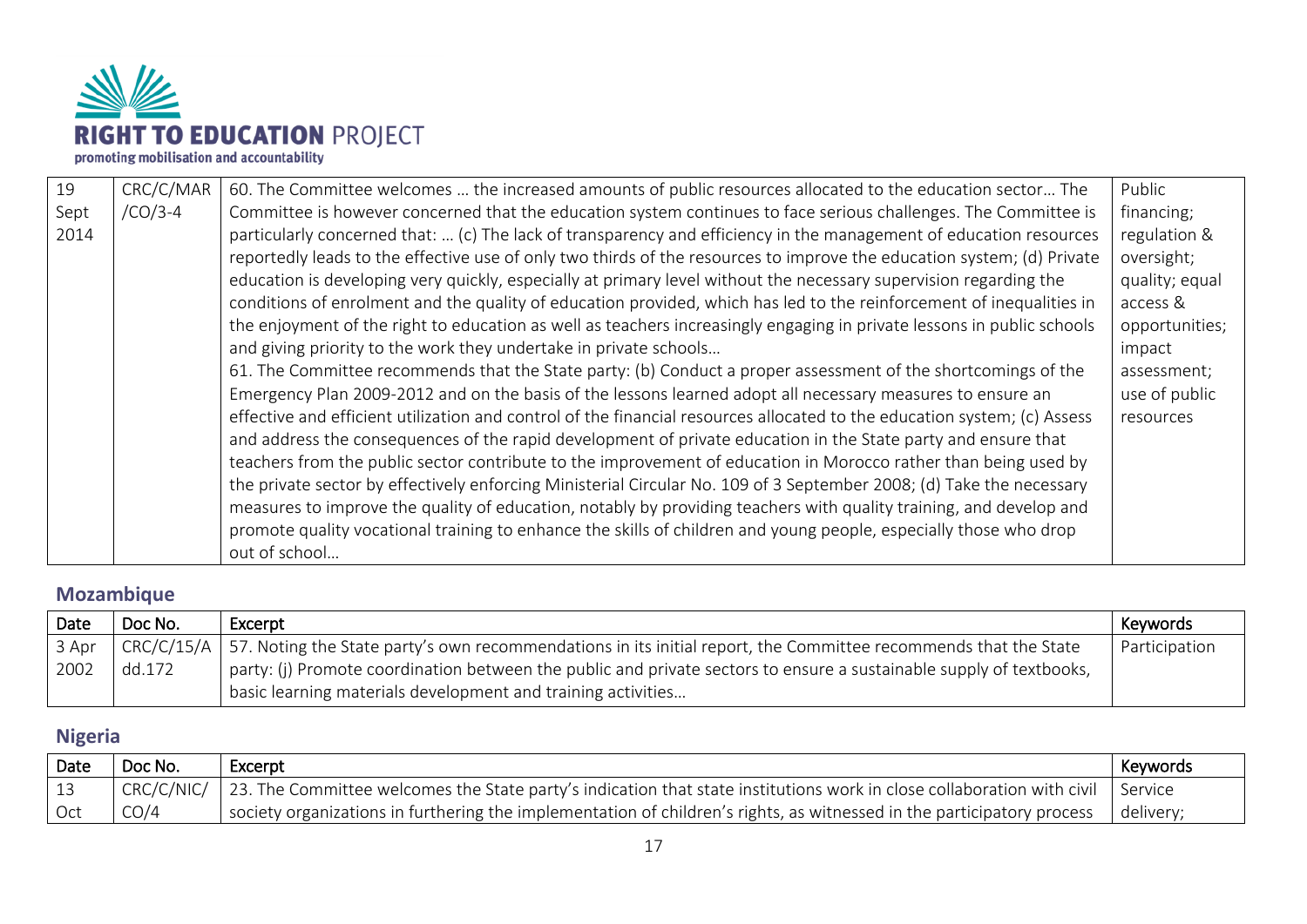

| 2010 | during the preparation of the State party's report. The Committee is concerned, however, of the reliance of the            | regulation & |
|------|----------------------------------------------------------------------------------------------------------------------------|--------------|
|      | State party on civil society organizations in the provision of social services of the Convention, notably in the fields of | oversight    |
|      | child care and education, which may affect the responsibility of State party as the primary duty-bearer for the            |              |
|      | realization of the rights guaranteed under the Convention                                                                  |              |
|      | 25. While acknowledging the important role played by non-governmental actors in the provision of services for              |              |
|      | children, the State party is nevertheless recommended to undertake a comprehensive review of their involvement in          |              |
|      | the provision of core social services for children, including the running of child care institutions and education. The    |              |
|      | Committee reminds the State party of its obligation to ensure that non-State service providers operate in                  |              |
|      | accordance with the Convention (general comment No. 5 (2003) on general measures of implementation, para. 44).             |              |
|      | In this regard, the State party is strongly encouraged to establish a system of continuous monitoring and evaluation       |              |
|      | of social services provided by private entities for children, including by elaborating appropriate standards (see the      |              |
|      | Committee's day of general discussion on the private sector as service provider and its role in implementing child         |              |
|      | rights (2002)).                                                                                                            |              |

#### <span id="page-17-0"></span>**Oman**

| Date | Doc No.  | Excerpt                                                                                                             | Keywords       |
|------|----------|---------------------------------------------------------------------------------------------------------------------|----------------|
| 29   | CRC/C/OM | 56. In the light of articles 28 and 29 of the Convention and taking into account the Committee's general comment    | Quality; early |
| Sept | N/CO/2   | No. 1 (2001) on the aims of education, the Committee recommends that the State party continue to allocate           | childhood      |
| 2006 |          | adequate financial, human and technical resources in order to:  (d) Further strengthen efforts to improve the       | education;     |
|      |          | quality of education both in public and private schools through providing appropriate and continuous training to    | service        |
|      |          | teachers                                                                                                            | provision;     |
|      |          | 57. The Committee notes with concern the very low rate (5-8 %) of children enrolled in pre-primary education.       | regulation &   |
|      |          | While noting that the pre-primary education services have fully been entrusted to the private sector, the Committee | oversight      |
|      |          | is concerned about the low quality of pre-primary education, the severe limitation of teacher training capacity and |                |
|      |          | the inadequate monitoring of private service providers.                                                             |                |
|      |          | 58.  As regards the process of privatizing or contracting out pre-primary education services to the private sector, |                |
|      |          | the Committee recommends that the State party set uniform quality standards for pre-primary education and enter     |                |
|      |          | into detailed agreements with the service providers in this regard, and ensure independent monitoring of the        |                |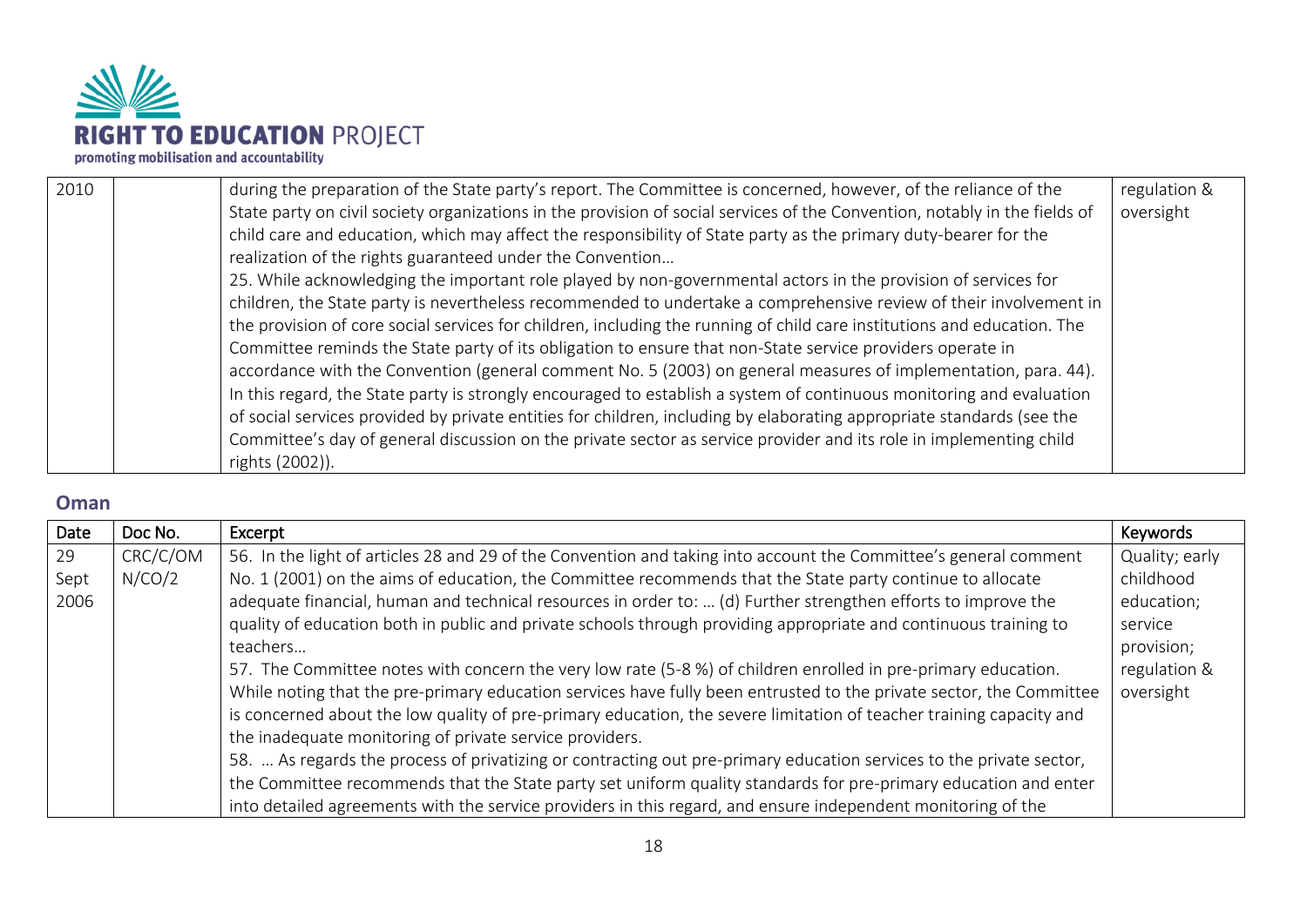

| 77 I C<br>n v<br>`` |  |
|---------------------|--|

#### <span id="page-18-0"></span>**Peru**

| Date | Doc No.    | Excerpt                                                                                                               | Keywords       |
|------|------------|-----------------------------------------------------------------------------------------------------------------------|----------------|
| 14   | CRC/C/PER/ | 60. The Committee  is still concerned about: (a) The low level of budget allocations for education and the minimal    | Public         |
| Mar  | CO/3       | increases planned by the Government; (b) The discrepancies - both in quality and infrastructure - between urban       | financing;     |
| 2006 |            | and rural schools and public and private schools. In particular, the Committee is concerned about the deplorable      | equal access & |
|      |            | conditions of schools in remote areas and the low quality of education there                                          | opportunities; |
|      |            | 61. The Committee recommends that the State party: (a) Emphasize the quality of education and accelerate the          | quality        |
|      |            | increase of better targeted resources to education in the national budget; (b) Increase efforts to improve conditions |                |
|      |            | of schools in remote and rural areas and eliminate discrepancies in access to quality education between urban and     |                |
|      |            | rural areas                                                                                                           |                |

#### <span id="page-18-1"></span>**Qatar**

| Date | Doc No.   | Excerpt                                                                                                              | Keywords        |
|------|-----------|----------------------------------------------------------------------------------------------------------------------|-----------------|
| 14   | CRC/C/QAT | 57. In the light of articles 28 and 29 of the Convention and taking into account the Committee's general comment     | Quality;        |
| Oct  | /CO/2     | No. 1 (2001) on the aims of education, the Committee recommends that the State party:  (b) Further strengthen        | infrastructure; |
| 2009 |           | efforts to improve the quality of education both in public and private schools through providing appropriate and     | equal access &  |
|      |           | continuous training to teachers                                                                                      | opportunities;  |
|      |           | 60. While noting that the State party allows the establishment of private schools run by expatriate communities, the | discrimination; |
|      |           | Committee remains concerned that the children of migrant workers employed in the private sector may not always       | migrants        |
|      |           | have access to public schools                                                                                        |                 |
|      |           | 61. The Committee recommends that the State party ensure access to public schools to all children, including to      |                 |
|      |           | children of migrant workers employed in the private sector                                                           |                 |

## <span id="page-18-2"></span>**Republic of Korea**

| Date | DOC NO. | -voornt | . .      |
|------|---------|---------|----------|
|      |         | ארבו מנ | Kevwords |
|      |         |         |          |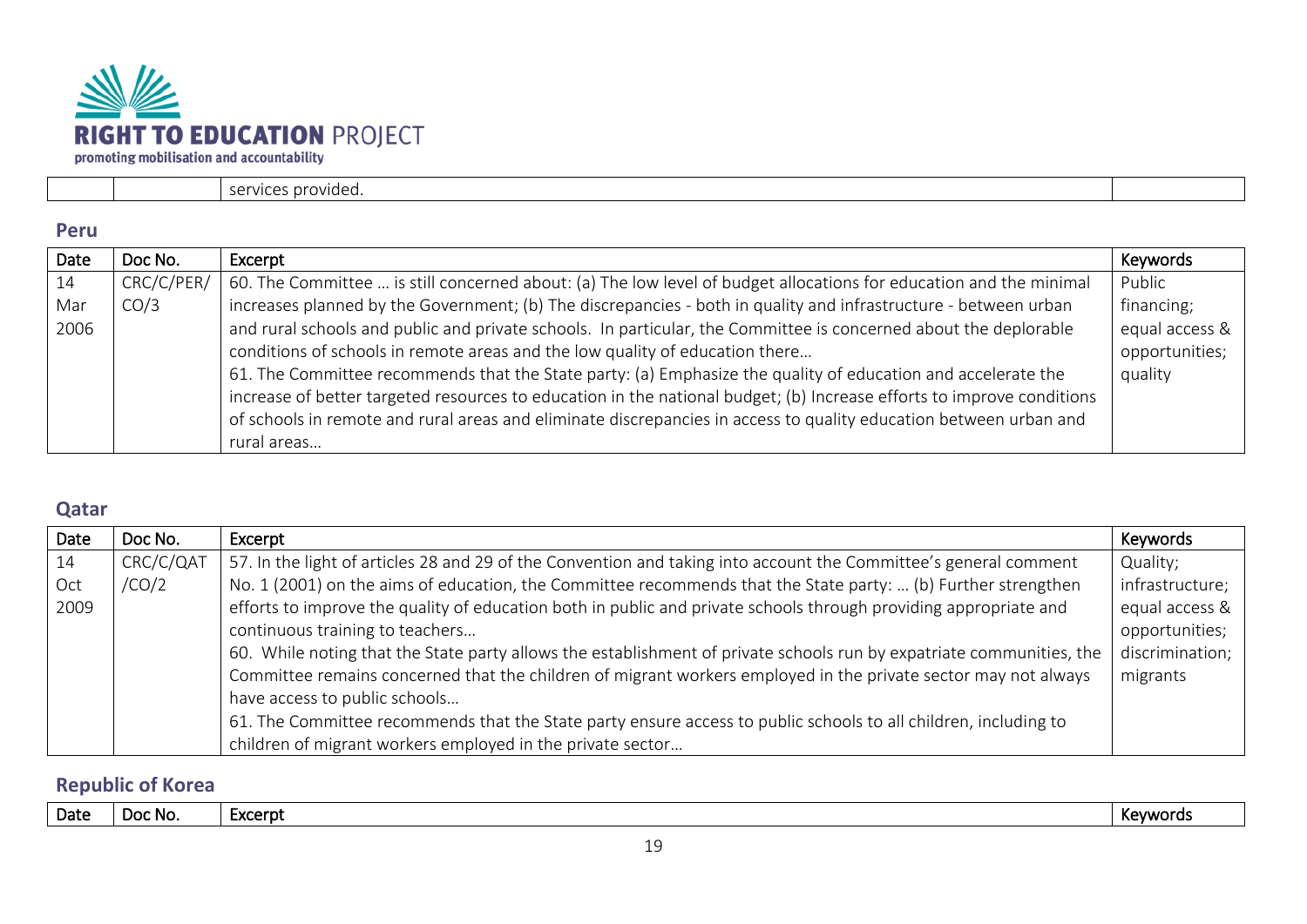

| 2 Feb | CRC/C/KOR  | 38. While noting as positive the State party's prohibition of compulsory religious education in schools, the             | Religious        |
|-------|------------|--------------------------------------------------------------------------------------------------------------------------|------------------|
| 2012  | $/CO/3-4$  | Committee is concerned that, in practice, private schools managed by religious institutions continue to restrict the     | schools;         |
|       |            | freedom of religion of its students, including those who may not have enrolled in such schools voluntarily               | freedom of       |
|       |            | 62.  The Committee is also concerned at the widespread enrolment of children in additional private tutoring taking       | religion; use of |
|       |            | place outside the curriculum resulting in, inter alia: children being subject to serious and disproportionate stress and | public           |
|       |            | the negative impact on their physical and mental health. Furthermore, the Committee notes with concern the               | resources;       |
|       |            | exacerbation of pre-existing socio-economic asymmetries arising from the financial cost of such private tutoring and     | equal access &   |
|       |            | its hindrance to the adequate fulfilment of the rights of the child to leisure and cultural activities                   | opportunities;   |
|       |            | 63. The Committee recommends that the State party:  (b) Increase its efforts to strengthen public education with a       | socio-           |
|       |            | view to addressing the root causes of the widespread dependence on extra-curricular private education and the            | economic         |
|       |            | resulting inequality in access to higher education                                                                       | status           |
| 18    | CRC/C/15/A | 53. The Committee recommends that the State party: (a) Raise the quality of public schools, which is low compared        | Equal access &   |
| Mar   | dd.197     | to private schools, by increasing material resources provided to schools and improving the quality of teaching           | opportunities;   |
| 2003  |            |                                                                                                                          | public           |
|       |            |                                                                                                                          | financing;       |
|       |            |                                                                                                                          | quality          |

#### <span id="page-19-0"></span>**Sierra Leone**

| Date | Doc No.                   | Excerpt                                                                                                       | Kevwords     |
|------|---------------------------|---------------------------------------------------------------------------------------------------------------|--------------|
|      | 20 Jun $\vert$ CRC/C/SLE/ | 64. The Committee notes that the Education Act (2004) mandates free and compulsory basic education and junior | Free         |
| 2008 | CO/2                      | secondary education for Government-assisted schools and affordable school charges for private schools         | education;   |
|      |                           |                                                                                                               | tuition fees |

#### <span id="page-19-1"></span>**Sri Lanka**

| Date | DOC NO. | -voorn<br>LAUCI NI | v<br>Keywords |
|------|---------|--------------------|---------------|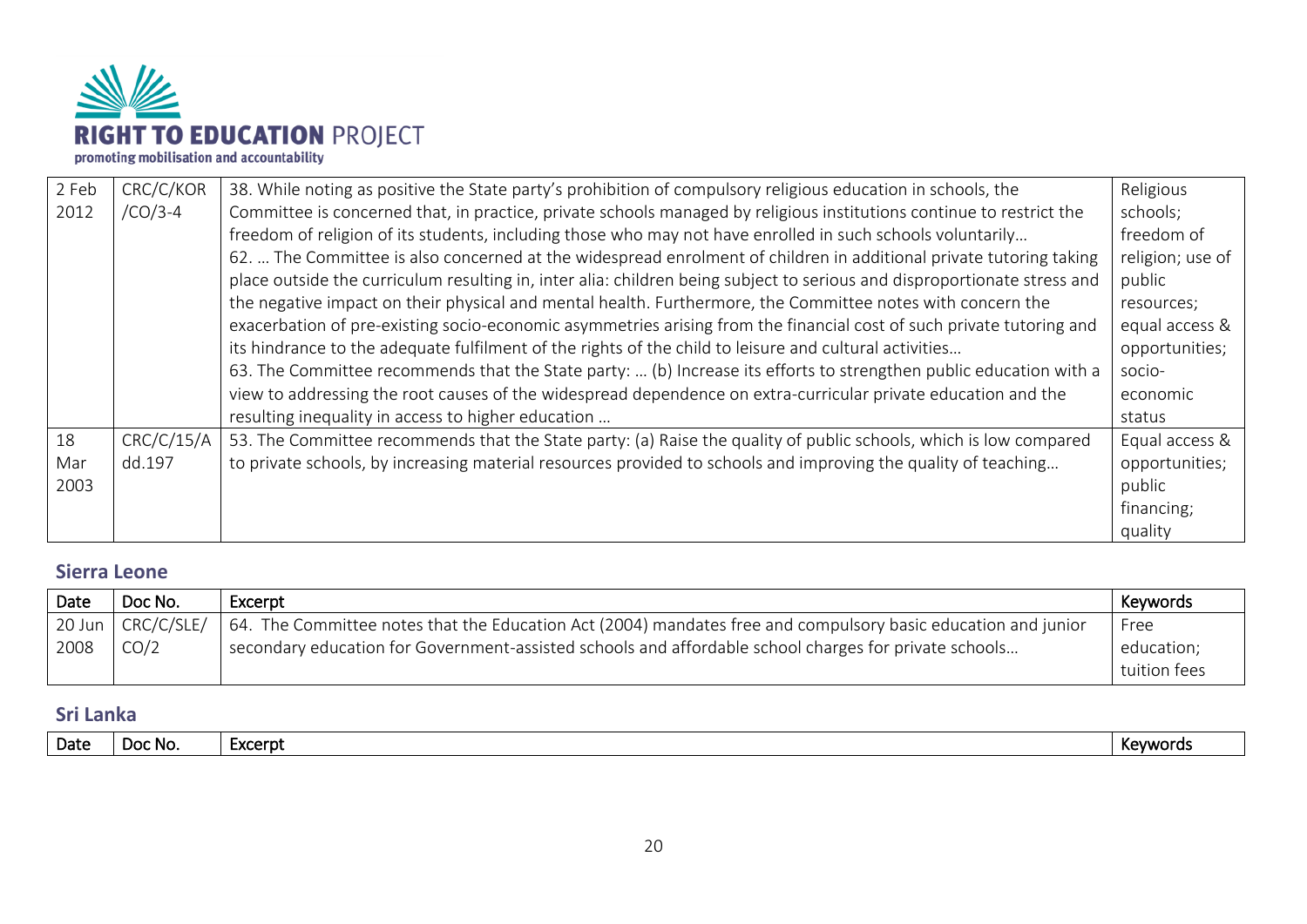

| 19      | CRC/C/LKA/ | 62. The Committee  is concerned that  (d) The National Policy on Early Childhood Care and Education is not                | Public           |
|---------|------------|---------------------------------------------------------------------------------------------------------------------------|------------------|
| Oct     | $CO/3-4$   | funded or implemented, leaving most early childhood development programmes in private hands                               | financing;       |
| 2010    |            | 63. The Committee recommends that the State party, taking into account its general comment No. 1 (2001) on the            | service          |
|         |            | aims of education:  (a) Ensure adequate funding of the public education system and urgently develop a                     | delivery; early  |
|         |            | comprehensive education plan for conflict-affected areas in the north and east of the country with clear budgetary        | childhood        |
|         |            | allocations for its full implementation and monitoring                                                                    | education        |
| $2$ Jul | CRC/C/15/A | 36. The Committee is concerned that a significant number of children with disabilities, in particular girls, are not able | Children with    |
| 2003    | dd.207     | to attend school and that not all special schools managed by non-governmental organizations are registered by the         | disabilities;    |
|         |            | Ministry of Education, and they are concentrated in the more developed and urbanized Western Province.                    | service          |
|         |            | 37. In light of the recommendations of the Committee's day of general discussion on the private sector as service         | delivery; public |
|         |            | provider and its role in implementing child rights in 2002 (see CRC/C/121), the Committee recommends that the             | financing;       |
|         |            | State party: (a) Ensure that all children with disabilities, particularly girls, have access to education by increasing   | regulation &     |
|         |            | spending and expanding special education programmes, including non-formal special education in rural areas, and           | oversight        |
|         |            | by training teachers in mainstream education about special needs; (b) Register and monitor all special schools run by     |                  |
|         |            | non-State actors                                                                                                          |                  |

## <span id="page-20-0"></span>**Thailand**

| Date | Doc No.   | Excerpt                                                                                                                 | Keywords      |
|------|-----------|-------------------------------------------------------------------------------------------------------------------------|---------------|
| 17   | CRC/C/THA | 49. The Committee notes with appreciation that the State party has undertaken many concrete measures to                 | Regulation &  |
| Mar  | /CO/2     | promote the full enjoyment of all human rights and fundamental freedoms by children with disabilities, including        | oversight;    |
| 2006 |           | access to mainstream and specialized education and to vocational training. Despite these positive steps, the            | children with |
|      |           | Committee is concerned that children with disabilities living in the remote areas of the country lack access to         | disabilities  |
|      |           | adequate health and social services, as well as to education. It also shares the State party's concern about the        |               |
|      |           | insufficient and incoherent data on children with disabilities and the non-standardized public and private services for |               |
|      |           | them.                                                                                                                   |               |
|      |           | 50. The Committee recommends that the State party  take all necessary measures to: (c) Standardize public and           |               |
|      |           | private services for children with disabilities and monitor the accessibility and quality of these services             |               |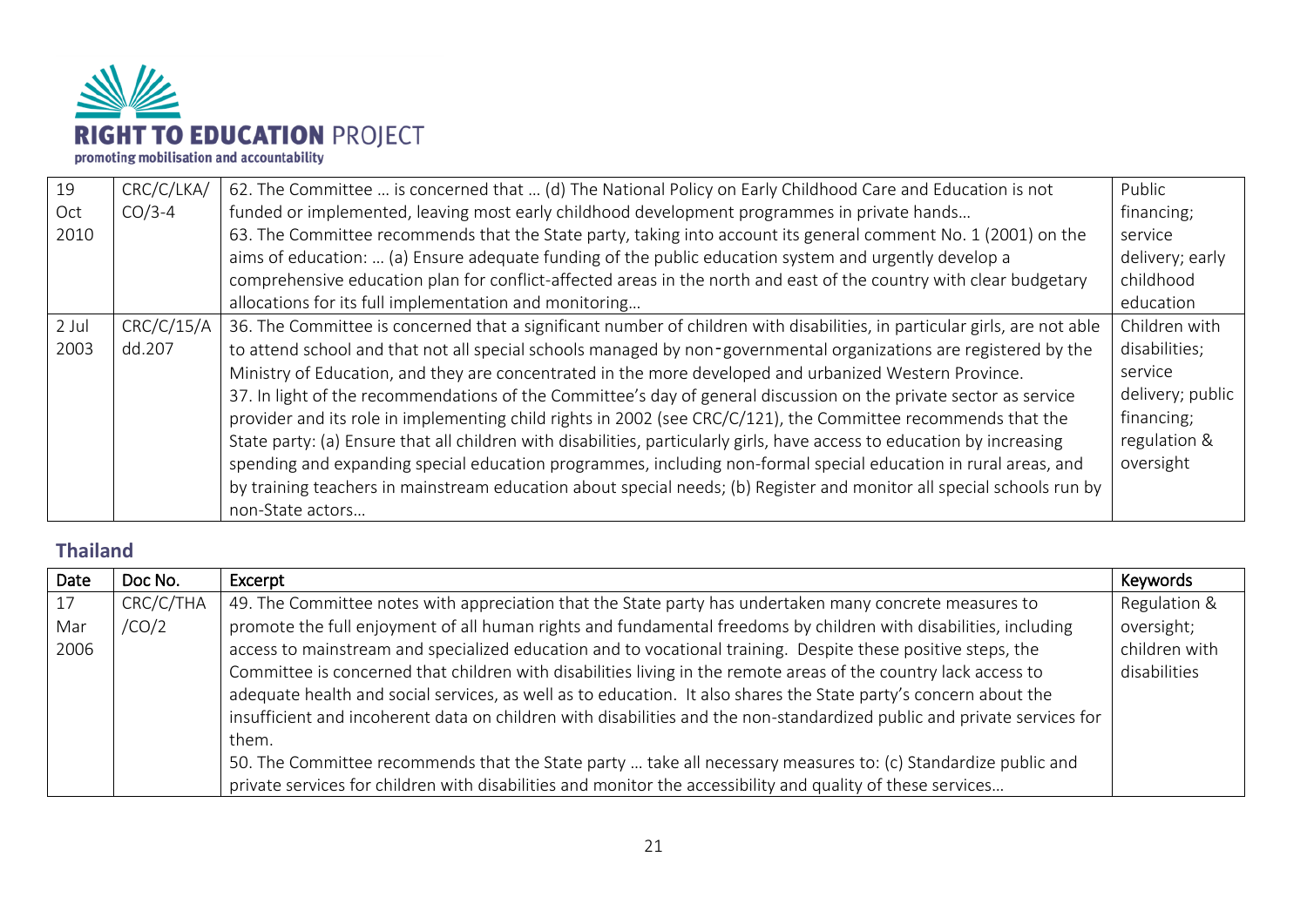

#### <span id="page-21-0"></span>**Tunisia**

| Date | Doc No.   | Excerpt                                                                                                          | Keywords        |
|------|-----------|------------------------------------------------------------------------------------------------------------------|-----------------|
| 16   | CRC/C/TUN | 55. The Committee is concerned at (c) The fact that the enrolment in early childhood education remains low and   | Public          |
| June | /CO/3     | that many poor families and those living in rural areas are excluded from these services due to the progressive  | financing;      |
| 2010 |           | withdrawal of the public sector to the benefit of the private sector as service providers of preschool education | service         |
|      |           | 56. The Committee recommends that the State party:  (f) Provide access to early childhood education supplied     | delivery; early |
|      |           | with qualified teachers for every child, and raise the awareness and motivation of parents with respect to pre-  | childhood       |
|      |           | schools and early-learning opportunities                                                                         | education       |

## <span id="page-21-1"></span>**Committee on the Elimination of Discrimination against Women**

#### <span id="page-21-2"></span>**Equatorial Guinea**

| Date  | Doc No.  | Excerpt                                                                                                         | Keywords   |
|-------|----------|-----------------------------------------------------------------------------------------------------------------|------------|
| 9 Nov | CEDAW/C/ | The Committee  is also concerned that the two existing centres aimed at reintegrating adolescent girls into the | Free       |
| 2012  | GNQ/CO/6 | education system after pregnancy are private, thus limiting its access to those who can afford them.            | education; |
|       |          |                                                                                                                 | women and  |
|       |          |                                                                                                                 | girls      |

#### <span id="page-21-3"></span>**Ghana**

| Date  | Doc No.     | Excerpt                                                                                                                 | Keywords     |
|-------|-------------|-------------------------------------------------------------------------------------------------------------------------|--------------|
| 7 Nov | Advance     | 32.  However, the Committee remains concerned about:  (e) The lack of education facilities and of qualified             | Service      |
| 2014  | unedited    | teaching professionals, especially in rural areas, and the trend towards privatisation of education and the priority    | delivery;    |
|       | $version -$ | given to schooling of boys over girls, especially in rural areas.                                                       | quality;     |
|       | concluding  | 33. The Committee recommends that the State party: (a) Ensure that girls and young women have de facto equal            | women and    |
|       | observation | access & opportunities to all levels of education, including by eliminating the direct and indirect costs of schooling, | girls; rural |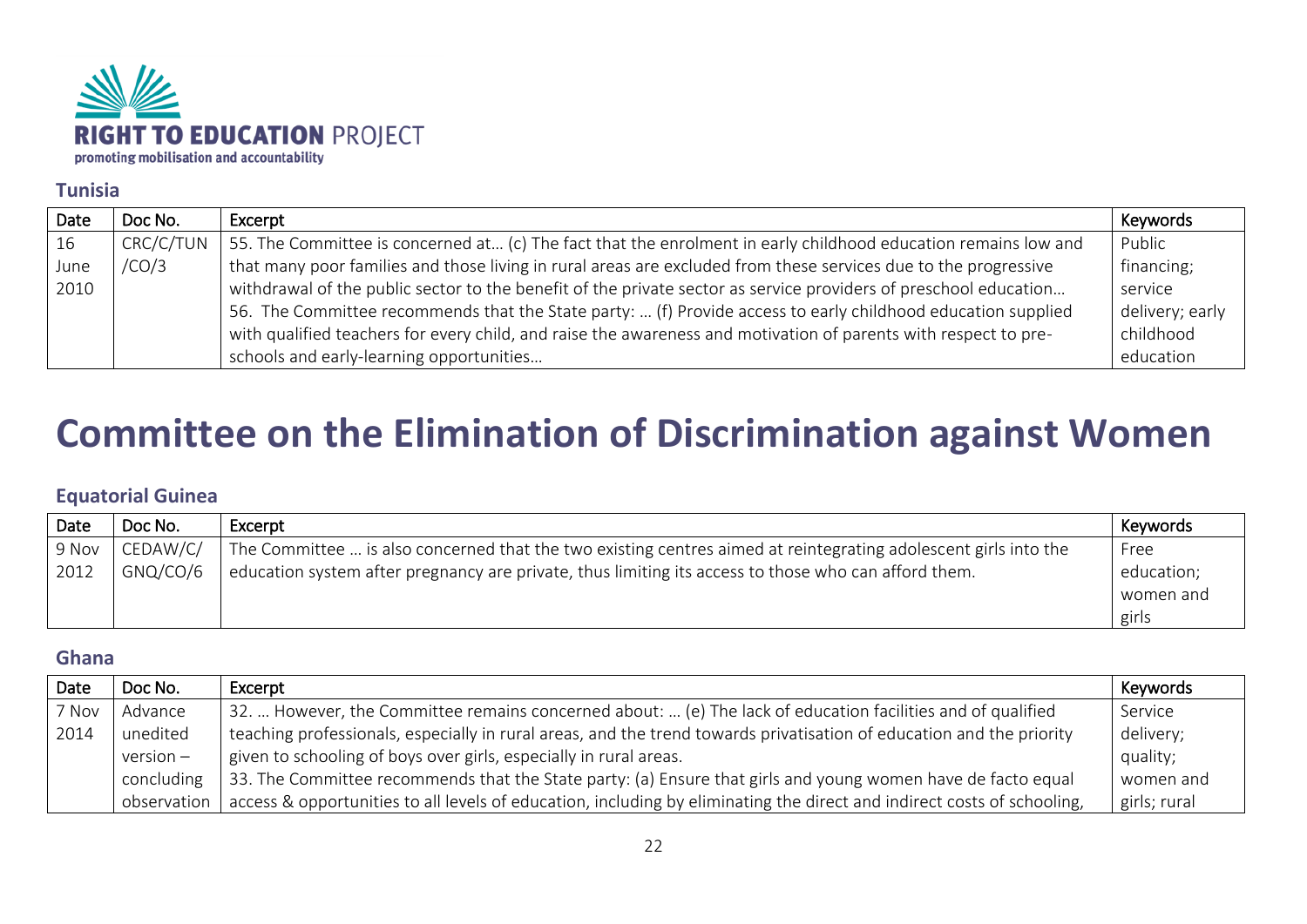

| s on      | providing incentives for parents to send their daughters to school and building appropriate sanitary facilities in      | areas; equal   |
|-----------|-------------------------------------------------------------------------------------------------------------------------|----------------|
|           |                                                                                                                         |                |
| combined  | schools; (b) Set up adequate monitoring mechanisms to ensure that girls in rural areas and in public schools have       | access &       |
| sixth and | equal access & opportunities to quality education, and intensify efforts to reduce disparities in access to education   | opportunities; |
| seventh   | and in terms of quality of education between urban and rural areas as well as public and private schools; (c) Improve   | regulation &   |
| periodic  | the educational infrastructure, especially in rural areas, as well as the number of teachers and the quality of teacher | oversight;     |
| reports   | training, in particular in rural schools                                                                                | infrastructure |

#### <span id="page-22-0"></span>**United Arab Emirates**

| Date  | Doc No.  | Excerpt                                                                                                             | Keywords        |
|-------|----------|---------------------------------------------------------------------------------------------------------------------|-----------------|
| 5 Feb | CEDAW/C/ | 34. While commending the State party for the high levels of education attained by its citizens and noting the       | Discrimination; |
| 2010  | ARE/CO/1 | information provided that public education is free and available to all who live in the State party, the Committee  | equal access &  |
|       |          | regrets the lack of sufficient information and statistical data regarding the levels of education and access to     | opportunities;  |
|       |          | education services by women and girls from rural areas, as well as by non-nationals of the United Arab Emirates.    | service         |
|       |          | While welcoming the fact that private schools for non-nationals are allowed and supported by the State party, it is | delivery;       |
|       |          | concerned that access to the public education system by most children of foreigners is limited, owing to practical  | women and       |
|       |          | impediments                                                                                                         | girls; migrants |
|       |          | 35. The Committee recommends that the State party continue to raise awareness of the importance of universal and    |                 |
|       |          | equitable access to education for the empowerment of women in the State party                                       |                 |

## <span id="page-22-1"></span>**Committee on the Elimination of Racial Discrimination (CERD)**

#### <span id="page-22-2"></span>**Denmark**

| Date | Doc No. | Excerpt                                                                                                                                       | Keywords        |
|------|---------|-----------------------------------------------------------------------------------------------------------------------------------------------|-----------------|
|      |         | CERD/C/DN   16. The Committee, while noting that the government has conferred autonomy and discretion on municipalities and                   | Language;       |
| Sept |         | $\mid$ K/CO/18-19 $\mid$ private institutions with regard to offering mother-tongue tuition, it regrets that it has failed to provide general | discrimination; |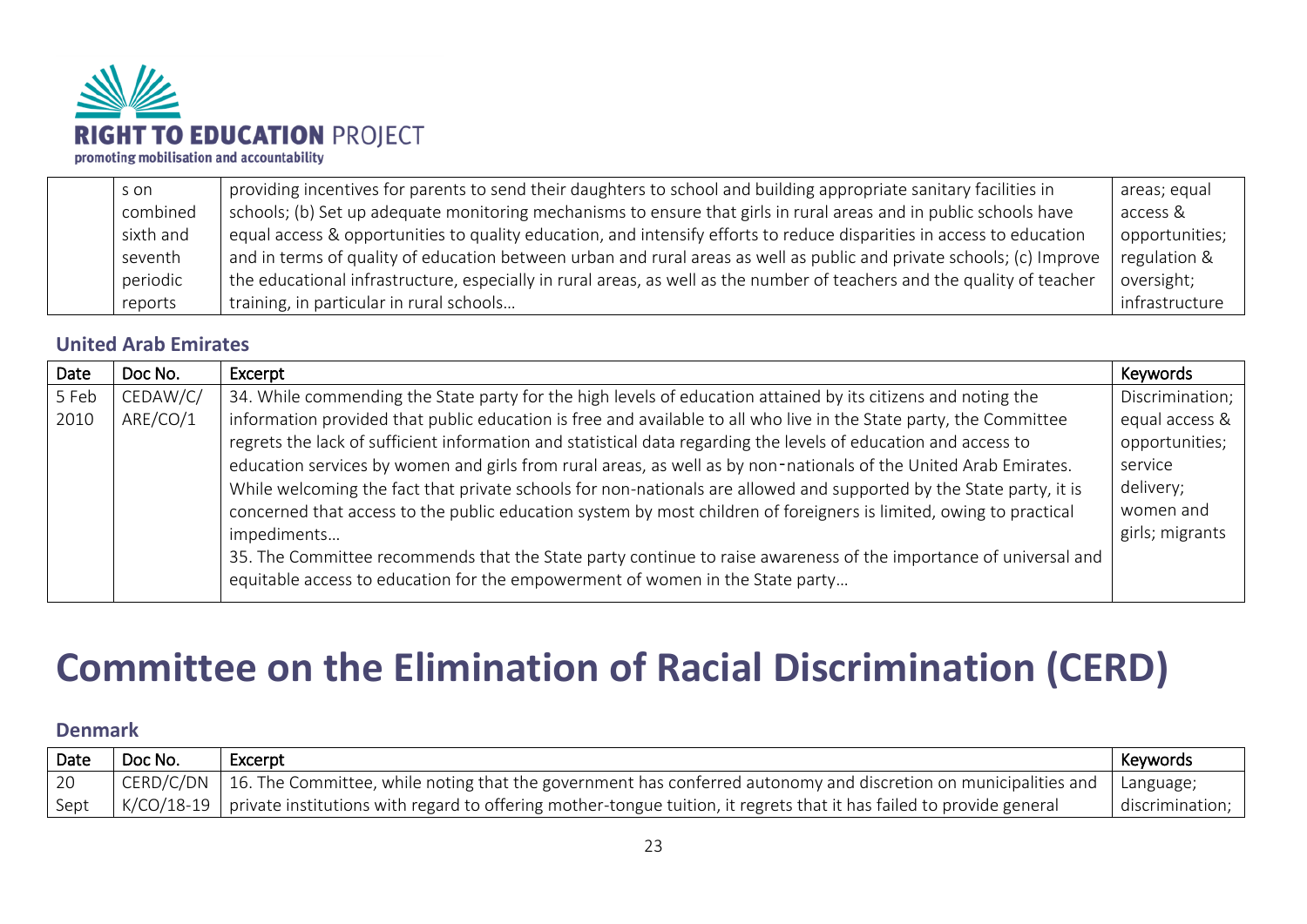

| 2010 | policy direction on this matter to municipalities and other actors in the field. The Committee notes that mother-  | regulation & |
|------|--------------------------------------------------------------------------------------------------------------------|--------------|
|      | tongue teaching is only offered to children from EU and European Economic Area (EEA) countries and those from      | oversight    |
|      | Faroes and Greenland in order to maintain their language proficiency should they subsequently return to these      |              |
|      | places. However, there is no explanation as to why people of other ethnic groups that seek to benefit from mother- |              |
|      | tongue tuition have not been included in the programme (art. 5 (e) (v) and (vi))                                   |              |

## <span id="page-23-0"></span>**Fiji**

| Date | Doc No.     | Excerpt                                                                                                             | Keywords        |
|------|-------------|---------------------------------------------------------------------------------------------------------------------|-----------------|
| 16   | CERD/C/FJI/ | 19. The Committee notes the information provided by the State party on the education system, and particularly       | Discrimination; |
| May  | CO/17       | welcomes the compulsory teaching of both the Fijian and Hindi languages, although it remains unclear whether this   | equal access &  |
| 2008 |             | is applicable to all schools. The Committee, however, considers that the mere re-registering of a school as private | opportunities;  |
|      |             | and the withdrawal of its funding when its enrolment policies are found to be discriminatory is not conducive to    | segregation;    |
|      |             | preventing segregation in schools (arts. 3, 5 (e) (v) and 7).                                                       | language;       |
|      |             | The Committee recommends that the State party take all necessary steps to ensure that school enrolment policies     | regulation &    |
|      |             | are not discriminatory, including where necessary by de-registration of schools. It also invites the State party to | oversight       |
|      |             | ensure that curricula convey to students the importance of respect for the different ethnic communities of Fiji.    |                 |
|      |             | Furthermore, mixed schools should be promoted and strong action taken to promote intercultural education.           |                 |

#### <span id="page-23-1"></span>**Japan**

| Date  | Doc No.    | Excerpt                                                                                                                  | Keywords       |
|-------|------------|--------------------------------------------------------------------------------------------------------------------------|----------------|
| 6 Apr | CERD/C/JP  | 22. The Committee  expresses concern about acts that have discriminatory effects on children's education                 | Free           |
| 2010  | $N/CO/3-6$ | including:  (e) The approach of some politicians suggesting the exclusion of North Korean schools from current           | education;     |
|       |            | proposals for legislative change in the State party to make high school education tuition free of charge in public and   | discrimination |
|       |            | private high schools, technical colleges and various institutions with comparable high school curricula (arts. 2 and 5). |                |

#### <span id="page-23-2"></span>**Latvia**

| Date<br>- Doc No.<br>Excerpt<br>ົດ\/\ພ.<br>ירות |  |  |
|-------------------------------------------------|--|--|
|                                                 |  |  |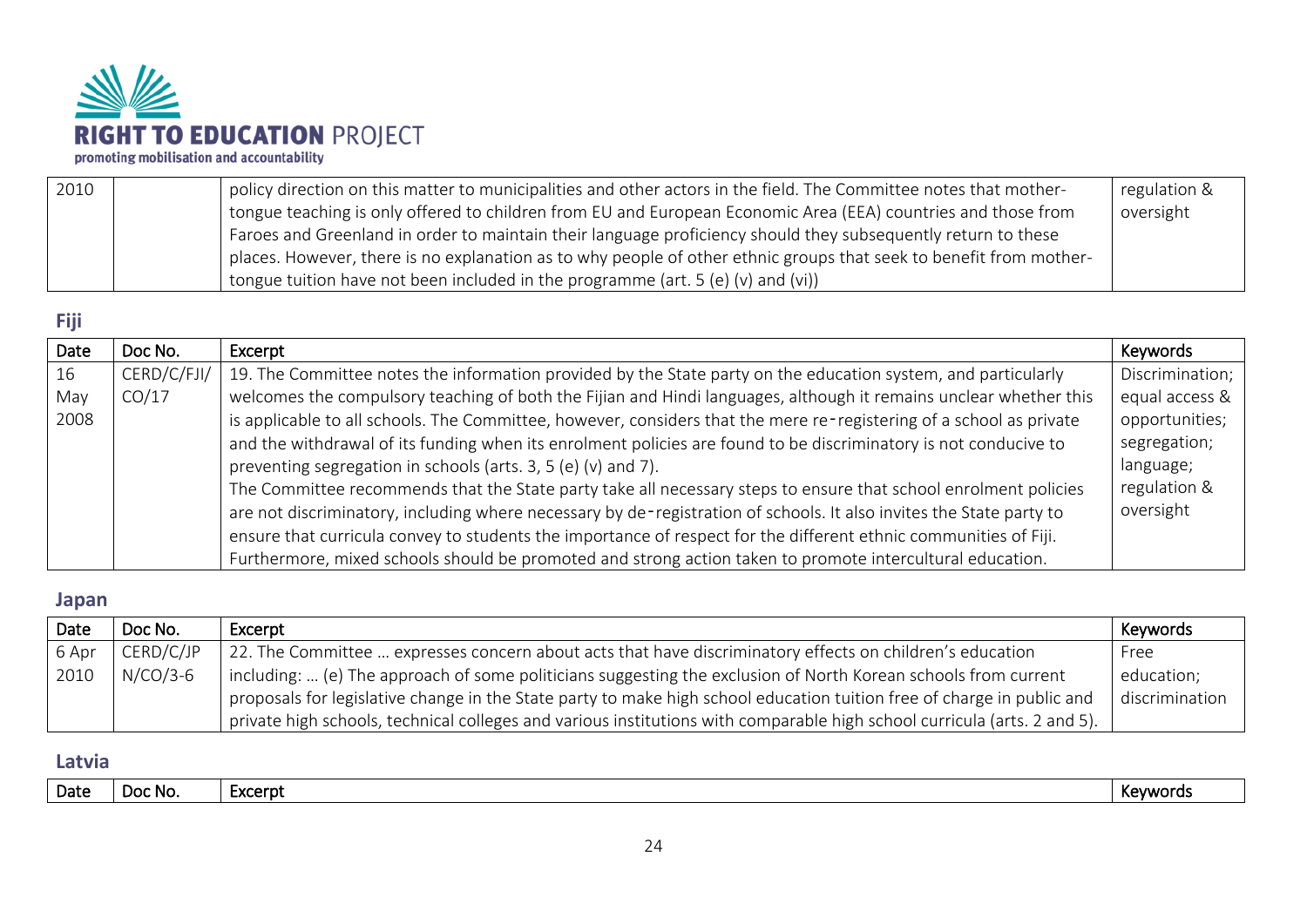

|      |      | CERD/C/63/   16. While recognizing the possibility of establishing private schools offering, inter alia, education in minority | Language;    |
|------|------|--------------------------------------------------------------------------------------------------------------------------------|--------------|
| Dec  | CO/7 | l languages, the Committee urges the State party to ensure that the manner in which funding to private schools is              | minorities;  |
| 2003 |      | provided is in conformity with the Convention.                                                                                 | regulation & |
|      |      |                                                                                                                                | oversight    |

#### <span id="page-24-0"></span>**Mauritania**

| Date | Doc No.    | Excerpt                                                                                                              | Keywords        |
|------|------------|----------------------------------------------------------------------------------------------------------------------|-----------------|
| 10   | CERD/C/65/ | 21. The Committee notes with concern the State party's policy of ensuring that the curricula in private and public   | Language;       |
| Dec  | CO/5       | schools are identical. While taking account of the State party's desire to monitor the quality of private education, | discrimination; |
| 2004 |            | the Committee nevertheless has doubts whether such control over private schools is conducive to the teaching of      | regulation &    |
|      |            | the languages and cultures of minority groups.                                                                       | oversight;      |
|      |            | The Committee recommends that the State party respect parents' freedom to choose the type of education they          | educational &   |
|      |            | wish for their children and to choose for their children private schools that offer programmes meeting their         | academic        |
|      |            | expectations in terms of culture and language.                                                                       | freedom         |

## <span id="page-24-1"></span>**Senegal**

| Date | Doc No.     | Excerpt                                                                                                               | Keywords     |
|------|-------------|-----------------------------------------------------------------------------------------------------------------------|--------------|
| -24  | CERD/C/SE   | 6. The Committee welcomes the State party's determination to modernize Koranic schools (daara s) and to integrate     | Integration; |
| Oct  | $N/CO/16$ - | them into the educational system. It notes with satisfaction the measures taken by the State party in respect of the  | religious    |
| 2012 | 18          | talibé child beggars, including the adoption of a strategic plan (2008–2013) to educate and protect child beggars and | schools      |
|      |             | children who do not attend school, and the establishment in February 2007 of the Partnership for the Rescue and       |              |
|      |             | Rehabilitation of Street Children (PARRER), which brings together Senegalese Government officials, NGOs, private-     |              |
|      |             | sector entities, development partners, religious organizations, civil society and the media.                          |              |

## <span id="page-24-2"></span>**Spain**

| Date  | Doc No. | Excerpt                                                                                                                             | <b>Keywords</b> |
|-------|---------|-------------------------------------------------------------------------------------------------------------------------------------|-----------------|
| 8 Apr |         | , CERD/C/ES $\,$   15. The Committee is concerned by reports that, in some regions of Spain, there are "ghetto" schools for migrant | Discrimination; |
| 2011  |         | P/CO/18-20 and Gypsy children, in spite of the fact that Organization Act No. 2/2006 on education provides for mechanisms to        | regulation &    |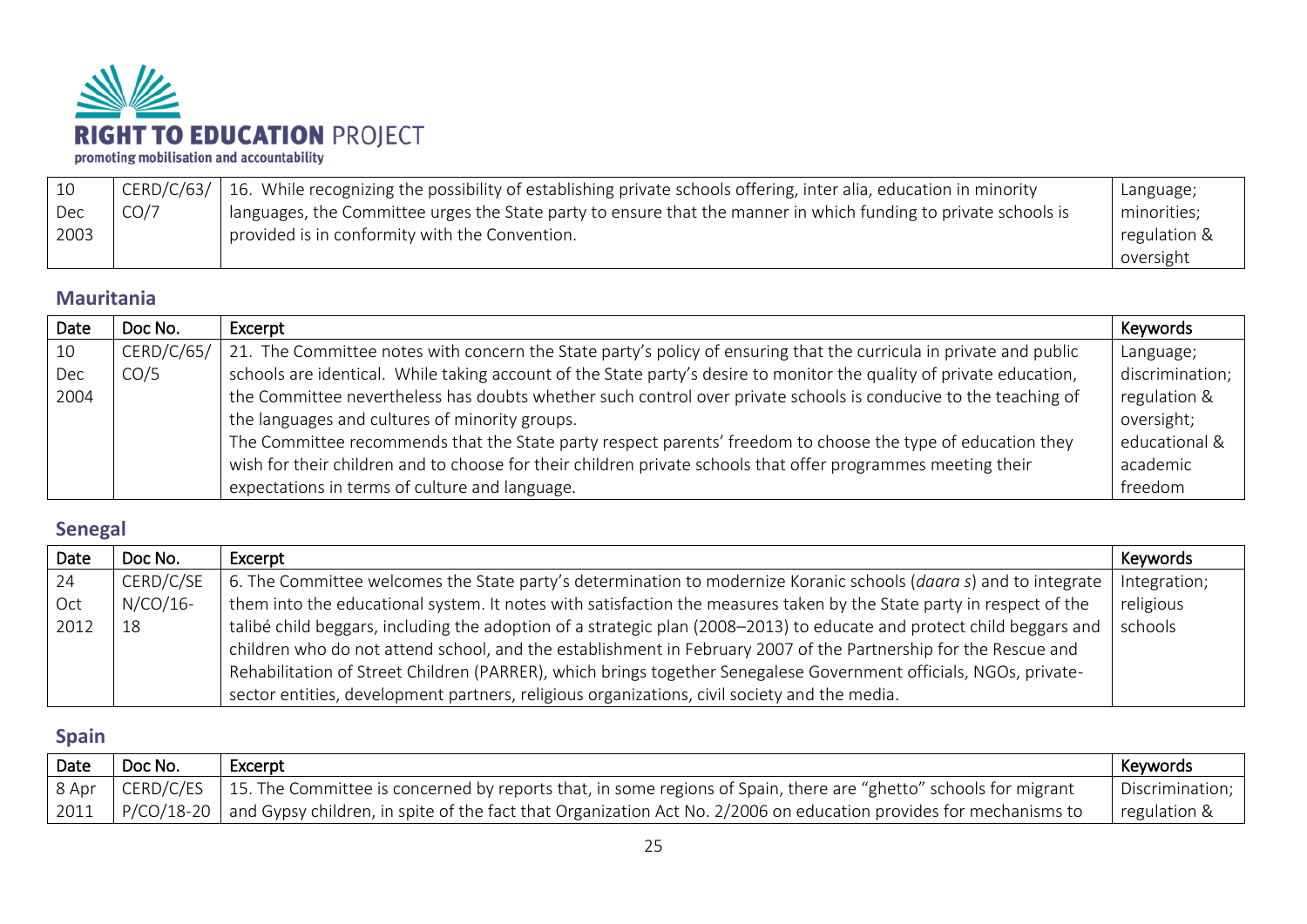

| facilitate an appropriate and even distribution of students (arts. 4 and 5). The Committee recommends that the | oversight |
|----------------------------------------------------------------------------------------------------------------|-----------|
| State party review the admission criteria and methodology used in public and private schools and that it take  |           |
| measures to effectively ensure an even distribution of pupils between schools                                  |           |

#### <span id="page-25-0"></span>**Zimbabwe**

| Date       | Doc No.   | Excerpt                                                                                                                 | Keywords       |
|------------|-----------|-------------------------------------------------------------------------------------------------------------------------|----------------|
| $\vert$ 19 | CERD/C/30 | 9. The Committee notes that the Ministry of Education has encountered problems in addressing the racial                 | Segregation;   |
| Apr        | 4/Add.92  | segregation created by the parallel system of public and private schools. It is recommended that the State party, in    | discrimination |
| 2000       |           | its next periodic report, provide additional quantitative and qualitative information on racial segregation in schools. |                |

## <span id="page-25-1"></span>**Human Rights Committee**

#### <span id="page-25-2"></span>**Japan**

| Date | Doc No. | Excerpt                                                                                                                                | Keywords   |
|------|---------|----------------------------------------------------------------------------------------------------------------------------------------|------------|
| 18   |         | CCPR/C/JPN $\vert$ 31. The Committee is concerned that State subsidies for schools that teach in the Korean language are significantly | Public     |
| Dec  | /CO/5   | lower than those for ordinary schools, making them heavily dependent on private donations, which are not                               | financing; |
| 2008 |         | exempted or deductible from taxes, unlike donations to private Japanese schools or international schools, and that                     | language   |
|      |         | diplomas from Korean schools do not automatically qualify students to enter university (art. 26 and 27).                               |            |
|      |         | The State party should ensure the adequate funding of Korean language schools by increasing State subsidies and                        |            |
|      |         | applying the same fiscal benefits to donors of Korean schools as to donors of other private schools, and recognize                     |            |
|      |         | diplomas from Korean schools as direct university entrance qualifications.                                                             |            |